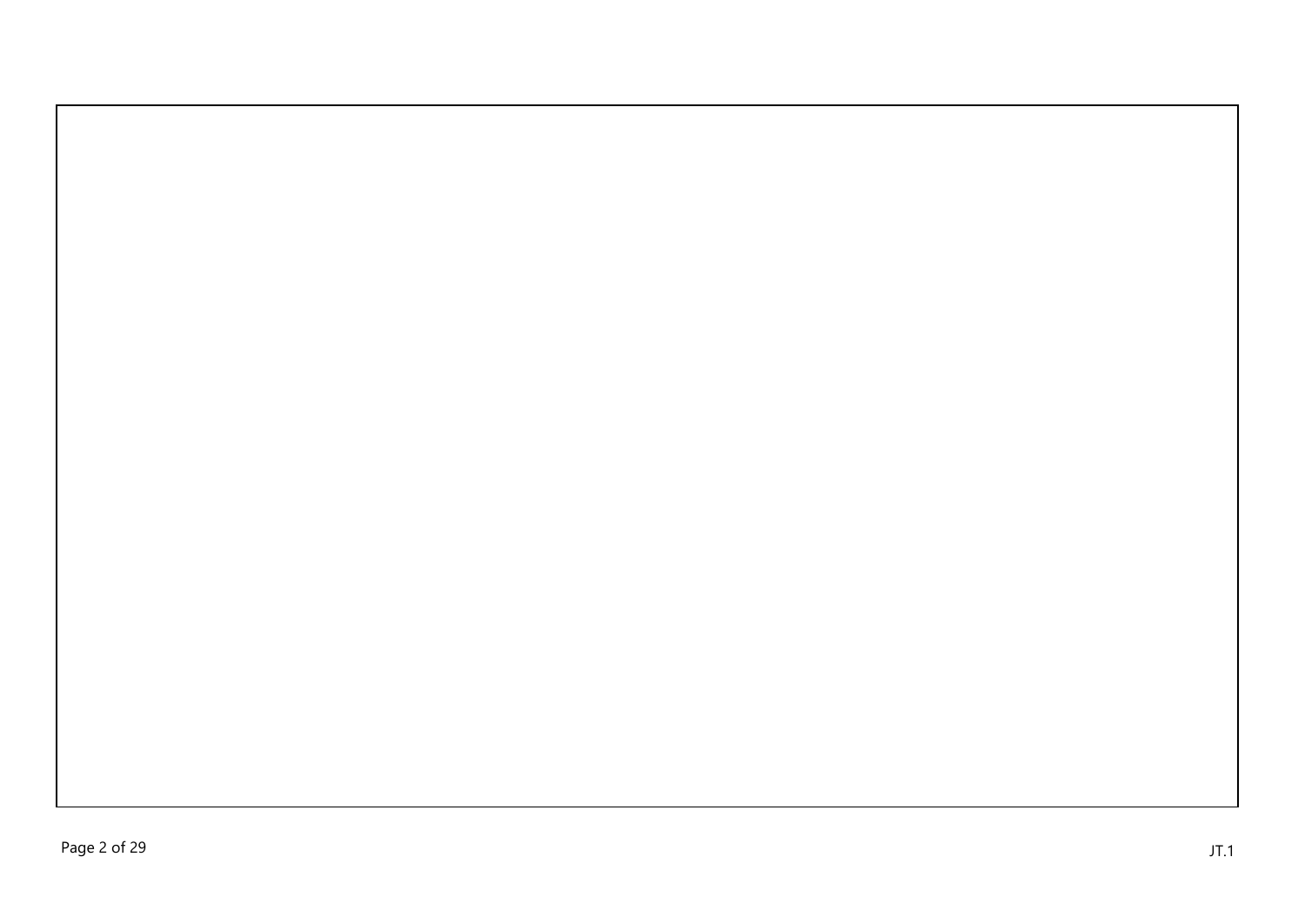| #                        | Island      | House Name        | Name                      | Sex | National ID | ، ه ، بر <u>م</u>                       | ىئرىتر                             |
|--------------------------|-------------|-------------------|---------------------------|-----|-------------|-----------------------------------------|------------------------------------|
| V. Felidhoo              |             |                   |                           |     |             |                                         |                                    |
| 1                        | V. Felidhoo | Abugasdhoshuge    | Saamil Abdul Muhaimin     | M   | A251568     | ر ور ه پو و ،<br>پرې کوستورنون          | رە دە دېرىر بىر<br>سەرپۇ           |
| $\overline{2}$           | V. Felidhoo | Ahimaage          | Shereen Jaufar            | M   | A124770     | بر رید ،<br>مرگ                         | شميرس ورود                         |
| 3                        | V. Felidhoo | Alimasge          | Niuma Abdul Sattar        | F   | A037702     | لروؤسو                                  | כל נסכס נסבכ<br>ממלך הסנגי מפיצ    |
| $\overline{\mathcal{A}}$ | V. Felidhoo | Alimasge          | Mohamed Salaam            | M   | A037703     | أتمعر خسفو                              | وره رو در در ده<br>وبردرو در سوگرو |
| 5                        | V. Felidhoo | Alimasge          | Amira Ibrahim             | F   | A037900     | وسرخ سقومي                              | وحرمز المعتربر                     |
| 6                        | V. Felidhoo | Angoorumaage Aage | Hussain Adam Manik        | M   | A088930     | ر ۲۵ و و پر ۲ و ۲<br>۲. سربی محرمی از ۲ |                                    |
| 7                        | V. Felidhoo | Angoorumaage Aage | Mohamed Zinadh            | M   | A235066     | ر ۵ ۶۵ و ۵ و ۵<br>۱رسرۍ مرح پر د        | ورەر دېھ پەش                       |
| 8                        | V. Felidhoo | Annaarumaage      | Aishath Shumra            | F   | A305302     | ر ه ۶ و ۶ و<br>د سرسربر <del>و</del> د  | ړ کر شکو شور پر                    |
| 9                        | V. Felidhoo | Asia ge           | Moosa Nizar               | M   | A026425     | ں<br>اگر شہوری                          | وحر سرچ پر                         |
| 10                       | V. Felidhoo | Asia ge           | Mohamed Raishan Moosa     | M   | A251204     | ین<br>در شدور <sub>ک</sub>              | ورەرو رەستەر وق                    |
| 11                       | V. Felidhoo | Asia ge           | Hussain Raiaan Moosa      | M   | A251205     | ر،<br>پرسشوپری                          | بر مسكر مركز من المراكز فراكستر    |
| 12                       | V. Felidhoo | Chabeyleege       | Mohamed Sobah             | M   | A124754     | ری د ؟<br>کوه د د                       | وره دو دره و                       |
| 13                       | V. Felidhoo | Farahanaa Manzil  | Aishath Shifunaaz         | F   | A252202     | ز برر بر پر ه په ی                      | ىشەۋىترىج<br>لصمر ينسكونهم         |
| 14                       | V. Felidhoo | Farahanaa Manzil  | Mariyam Enaaz             | F   | A252203     | ىز برىر ئىرىم شىرى بى                   | و مرد و مرتبع                      |
| 15                       | V. Felidhoo | Farahanaa Manzil  | Arizu Mohamed             | M   | A252205     | ۇ ئەر ئەر ئەر ئە                        | وحميرة وبرودو                      |
| 16                       | V. Felidhoo | Feeroazuge        | Anifa Ibrahim             | F   | A064981     | و ۶ د ه<br>پي ترېځ د                    |                                    |
| 17                       | V. Felidhoo | Green House       | Ibrahim Thasleem          | M   | A127355     | ە بەي <i>رى</i> ر ئەر                   | دە ئېرىۋ<br>ئ <sub>م</sub> سىمبر ۋ |
| 18                       | V. Felidhoo | Green House       | Aishath Neema             | F   | A235044     | ە بەي <i>رىرى</i> م                     | لقرمرشقرة<br>سرچڙ                  |
| 19                       | V. Felidhoo | Handhuvareege     | Nazima Abdul Razzaq Moosa | F   | A043308     | ئەسە <i>تى ئە</i> رى                    | ر د د ده ده ده د د د               |
| 20                       | V. Felidhoo | Handhuvareege     | Yoosuf Naeem              | M   | A060215     | ئەسە <i>تى ئە</i> رى                    | دد حره<br>در سور<br>سمدقر          |
| 21                       | V. Felidhoo | Handhuvareege     | Naseema Ibrahim           | F   | A076571     | ئەسە <i>ترەكى</i> رىگە                  | يرَبِيرُ رِهْتُرِ دِ               |
| 22                       | V. Felidhoo | Handhuvareege     | Abdul Razzaq Moosa        | M   | A076572     |                                         | ر ه د ه ر ه د د<br>مرد مرد مخ      |
| 23                       | V. Felidhoo | Handhuvareege     | Ibrahim Naeem             | M   | A083501     | ر سر پرې <sub>کړ</sub> د                | رە ئرىر ئىر                        |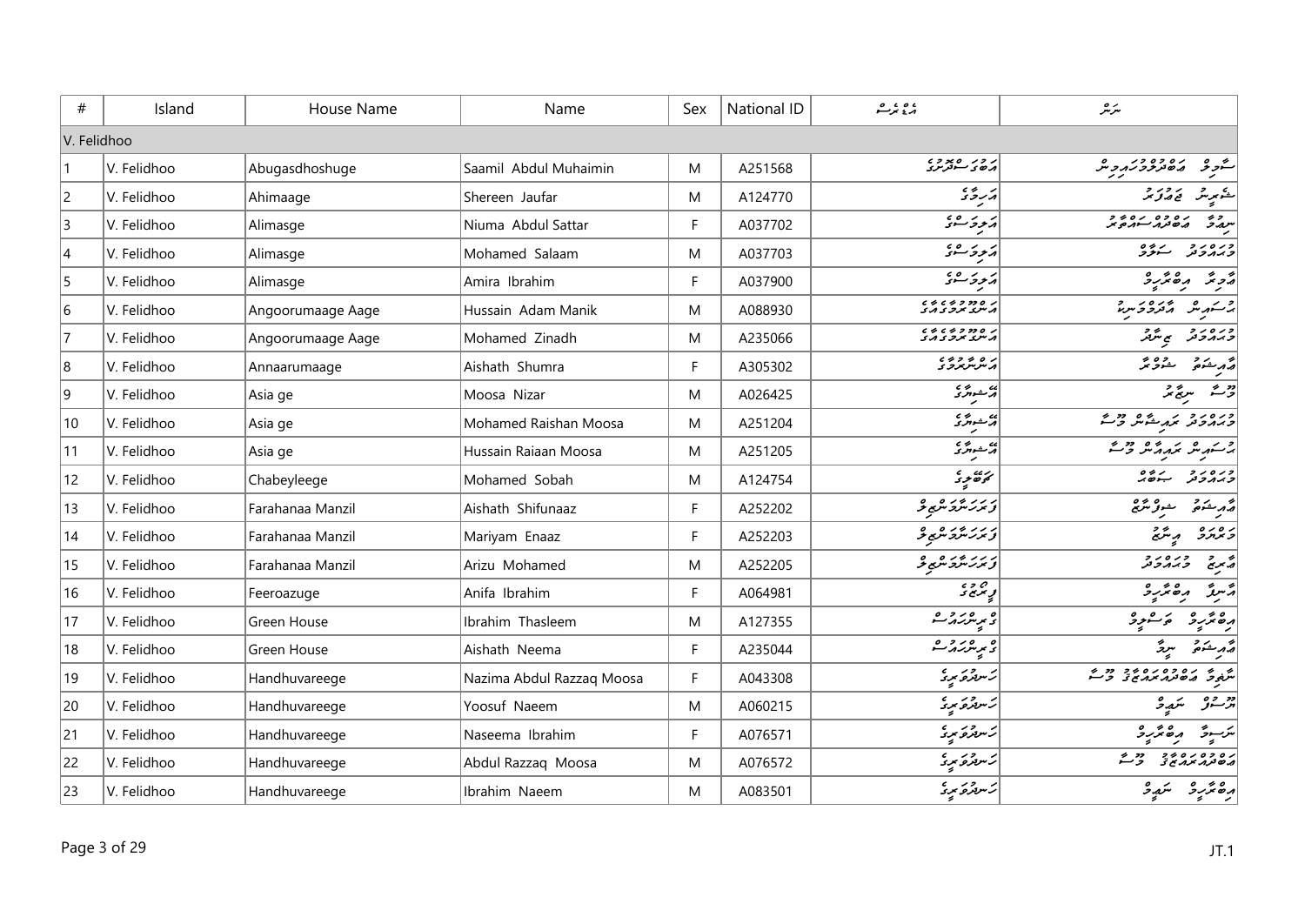| 24 | V. Felidhoo | Handhuvareege  | Asma Abdul Razzaq               | F  | A121079 | سروری مربح                      | ג ם כ ם ג ם ב ב<br>ג פי בקו <i>ג ה</i> מ ב<br>برعيڅ                     |
|----|-------------|----------------|---------------------------------|----|---------|---------------------------------|-------------------------------------------------------------------------|
| 25 | V. Felidhoo | Handhuvareege  | Moosa Naeem                     | M  | A127229 | <br> سرچرې مړی                  | روم شهره                                                                |
| 26 | V. Felidhoo | Handhuvareege  | Hathma Abdul Razzag             | F. | A141814 | ئەس <i>ەۋە بې</i> رى            | נ כל נס כסנס לב<br>נים כ" השינו מנים ב                                  |
| 27 | V. Felidhoo | Herethere      | Fathimath Zahda                 | F  | A127344 | ې په په په<br>رنگرد کل          | ۇ بوز ئ<br>ىئ تر تىگر                                                   |
| 28 | V. Felidhoo | Hiyaa          | Umaima Solih                    | F  | A127299 | رپڑ                             | ەزەرىۋ<br>سەً وِرُ                                                      |
| 29 | V. Felidhoo | Hiyaa          | Fathimath Guraisha              | F  | A127335 | ريژ                             | و دو چمکه شک                                                            |
| 30 | V. Felidhoo | Hiyaavahi      | Mohamed Mazeen Ibrahim<br>Siyam | M  | A235062 | ىرەژە ئەر                       | כנסני גן וסתנים ליותר                                                   |
| 31 | V. Felidhoo | Huvadhumaa     | Abdul Sameeu                    | M  | A050200 | و ر و و<br>رونرو                | גם בם ג'<br>ג'ם בנג הבב ג'                                              |
| 32 | V. Felidhoo | Huvadhumaa     | Mohamed Faseeh Abdul<br>Sameeu  | M  | A160993 | و ر و پر<br>ر <sub>حو</sub> ترو | כנסנפ צ' הבינספס הבב                                                    |
| 33 | V. Felidhoo | Huvadhumaa     | Ibrahim Fatheen Abdul Sameeu    | M  | A252094 | و ر و و<br>رونرو                | ת <i>סיקי</i> ב צוף יים גם כם הבה                                       |
| 34 | V. Felidhoo | Jangalee Villa | Aminath Moosa                   | F. | A115786 | ئ <sub>ە</sub> ئىرىمۇ جويۇ      | أأرمز المحمد المحمد                                                     |
| 35 | V. Felidhoo | Kaneerumaage   | Ashiyath Yashira                | F  | A127312 | ر سرچوي<br>موجرد د              | ر<br>أر شواركو الر شواركو                                               |
| 36 | V. Felidhoo | Keneree Hiya   | Ibrahim Nadheem                 | M  | A127320 | ، ئەبىرىە<br>ئامىرىرىر          | ەر ھەترىر <i>2</i><br>سرورو                                             |
| 37 | V. Felidhoo | Keneree Hiya   | Aminath Gulma                   | F. | A251822 | ، ئەبىرىرى <i>ر</i><br>ئوس      | ړ ده ده ده.<br>مرح سره د د                                              |
| 38 | V. Felidhoo | Keneree Villa  | Ibrahim Jinaan Abdul Gafoor     | M  | A252213 | ، ئەبىرە ب <sup>ۇ</sup>         | ת <i>סיק ב</i> ב יישוב הסביר החדר<br>ת <i>סיק ב ב ייש</i> וב הסביר הציג |
| 39 | V. Felidhoo | Kenereege      | Sulthana Abdul Gafoor           | F. | A081644 | ې په په په<br>ما مگر پېړۍ       | وه پر پر ده وه بردو و<br>سوچي کر پر هنرموټرنو پر                        |
| 40 | V. Felidhoo | Konkeeliyaa    | Sharmeela Ibrahim               | F. | A045310 | #يربر ببرةً                     | ە ھەترىرى<br>رەھمەر<br>ے پڑ <sub>و پ</sub> وً                           |
| 41 | V. Felidhoo | Konkeeliyaa    | Azmeela Ibrahim                 | F  | A078642 | لينقر موجز                      | ەھ ترىرى<br>ىر چ چ <sub>ە</sub> ئىچە                                    |
| 42 | V. Felidhoo | Konkeeliyaa    | Thahumeela Ibrahim              | F  | A095490 | بیو ه<br>تا مثر پیومر           | ە ھەترىر 3<br>ۇرۇپۇ                                                     |
| 43 | V. Felidhoo | Konkeeliyaa    | Nazmeela Ibrahim                | F  | A104015 | بره پر<br>تاشر پرورگر           | ڔۛۨۦڿڔڋ<br>يتوجو څر                                                     |
| 44 | V. Felidhoo | Konkeeliyaa    | Ali Jabeen                      | M  | A127226 | بره پر<br>پاش <sub>ریو</sub> ر  | أرجو أتم صريحه                                                          |
| 45 | V. Felidhoo | Konkeeliyaa    | Aishath Ibrahim                 | F  | A127400 | بيو عربر<br>سياسيو پېر          | وكرو المتحرم                                                            |
| 46 | V. Felidhoo | Lily Maage     | Mohamed Rimah                   | M  | A251481 | و و د ؟<br>  ر و                | و ره ر و<br><i>و پر</i> پر تر<br>ىر ئە بە                               |
| 47 | V. Felidhoo | Lucky Star     | Ahmed Nizaam                    | M  | A124817 | ئەرىپە شەھ بىر                  | ر ە ر د<br>م.ر تر تر<br>سرچوڅ                                           |
| 48 | V. Felidhoo | Maathila       | Mohamed Rafeeu                  | M  | A127366 | ځوځه                            | ورەر دىر                                                                |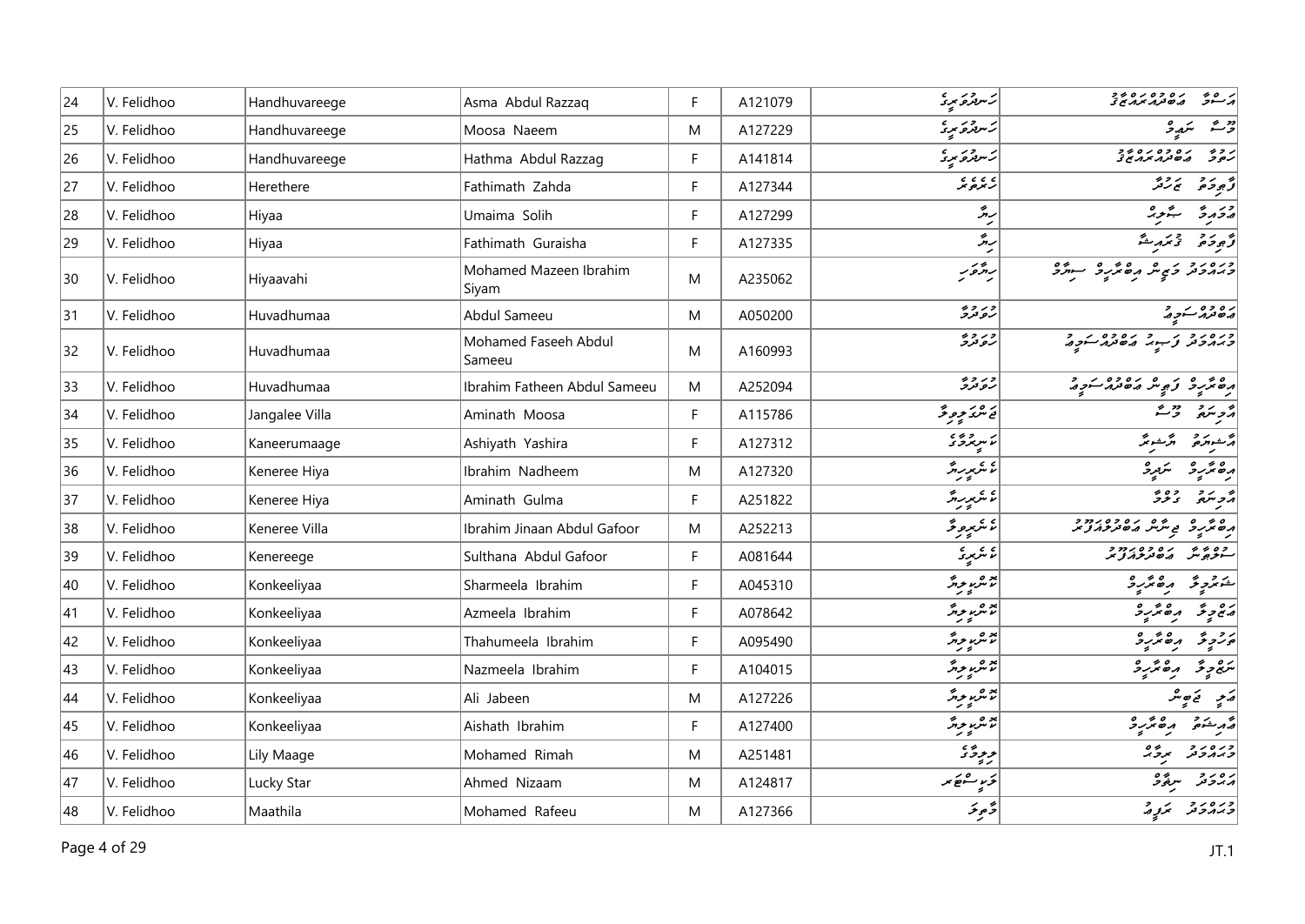| 49 | V. Felidhoo | Maathila     | Nazeela Abdulla             | F         | A251912 | قرموخه                                 | سَمِيحَة صَ <b>صَد</b> َاللّه                                                                                                                                                                                                    |
|----|-------------|--------------|-----------------------------|-----------|---------|----------------------------------------|----------------------------------------------------------------------------------------------------------------------------------------------------------------------------------------------------------------------------------|
| 50 | V. Felidhoo | Mabrook      | Fathimath Shimla            | F.        | A251712 | ر ه دده<br><del>ر</del> حدی            | أَوْجِرْحَمْ شَرْحَرْ مَنْ                                                                                                                                                                                                       |
| 51 | V. Felidhoo | Malas        | Aishath Shaana Moosa        | F.        | A235069 | ى ئەر ھ                                | ە يەن ئەن « ئ                                                                                                                                                                                                                    |
| 52 | V. Felidhoo | Manaam       | Moomina Abdul Ganee         | F.        | A074736 | تر شرح                                 | כגב ה גם כפגעת                                                                                                                                                                                                                   |
| 53 | V. Felidhoo | Medhuge      | Ahmed Ali                   | M         | A062839 | ړ و ،<br>و تورک                        | رەرد دَى                                                                                                                                                                                                                         |
| 54 | V. Felidhoo | Medhuge      | Ishag Ali                   | M         | A080279 | ړ و ړ<br>تر تر د                       | در عبرته لا کمیتو                                                                                                                                                                                                                |
| 55 | V. Felidhoo | Meenaazu     | Aminath Shalina             | F         | A080967 | جريثر                                  | أزويتني الشويثر                                                                                                                                                                                                                  |
| 56 | V. Felidhoo | Midhilimaage | Hassan Mahid                | ${\sf M}$ | A251857 | او درود دي<br><u>درو</u> د د           | يەسەھە ئەرەر                                                                                                                                                                                                                     |
| 57 | V. Felidhoo | Mirihimaage  | Ali Shareef                 | M         | A106631 | او بوروی<br><u>در</u>                  | ړې خوړ وگ                                                                                                                                                                                                                        |
| 58 | V. Felidhoo | Mirihimaage  | Ahmed Shareef               | M         | A127365 | او بوروی<br>او بوروی                   | رەرد شىرو                                                                                                                                                                                                                        |
| 59 | V. Felidhoo | Mirihimaage  | Aminath Azleefa             | F.        | A127371 | و برر و ؟<br>ر ر ر                     | أأدبتهم أكالمحبوق                                                                                                                                                                                                                |
| 60 | V. Felidhoo | Mirihimaage  | Abdulla Shareef             | M         | A251895 | د برر د د<br>  د برر د د               | أرة قرالله خوموثر                                                                                                                                                                                                                |
| 61 | V. Felidhoo | Mirihimaage  | Mariyam Fazla               | F         | A251896 | و بور و ه<br> <br> ----                | و و د و د و                                                                                                                                                                                                                      |
| 62 | V. Felidhoo | Moon Star    | Aishath Nabahaa Moosa Nizar | F         | A251762 | « ۵ ره د پر                            | ה היה משל מי יהוד בין היה ה                                                                                                                                                                                                      |
| 63 | V. Felidhoo | Moonima Aage | Ali Naufal                  | M         | A127306 | חי<br>ב"תבא"ז                          | أەيج شەدى                                                                                                                                                                                                                        |
| 64 | V. Felidhoo | Nayaa        | Ahmed Fawaz                 | M         | A127362 | ىترىژ                                  | برەر د بر د و<br>مەردىس تى ھ                                                                                                                                                                                                     |
| 65 | V. Felidhoo | Nuhaa Manzil | Mohamed Ailam Jameel        | M         | A251900 | ىر <i>دۇ ئە</i> ھبى بى                 | ورەرو روزى ق چ                                                                                                                                                                                                                   |
| 66 | V. Felidhoo | Orchid Maage | Ahmed Juweyz                | M         | A127328 | ه وه و،<br>مرد در                      | נים נים במיד<br>הגבע ביפיב                                                                                                                                                                                                       |
| 67 | V. Felidhoo | Paradise     | Siddeeq Ibrahim             | M         | A022581 | ې ئەئە ب <sub>ە</sub> ر<br>ئىرىم ئەرەب | ٢٠٠٠٠٠٠٠٠٠٠٠٠                                                                                                                                                                                                                    |
| 68 | V. Felidhoo | Raiymaage    | Mohamed Adil                | M         | A095789 | ر ه و ء<br>برج <del>و</del> و          | ورەر د ئەرۋ                                                                                                                                                                                                                      |
| 69 | V. Felidhoo | Raiyvilla ge | Mariyam Shiuna              | F         | A088074 | ره<br>بره و ژی                         | ره ره در وي.<br>تربربر شور ش                                                                                                                                                                                                     |
| 70 | V. Felidhoo | Rankokaage   | Hassan Siyaz                | M         | A040655 | ر ەيدىر<br>برس ئىر                     | يرُ سُدُ مُنْ سَنَدَّجْ                                                                                                                                                                                                          |
| 71 | V. Felidhoo | Rankokaage   | Hussain Siraj               | M         | A043543 | ر ٥ پر دي<br>برس را ر                  | بر کشمیر شده استفرانی<br>مرگزار میلیون                                                                                                                                                                                           |
| 72 | V. Felidhoo | Rankokaage   | Asifa Ali                   | F         | A127339 | ر ٥ × ٥ ي<br>برس د د د                 |                                                                                                                                                                                                                                  |
| 73 | V. Felidhoo | Rankokaage   | Lithoaf Ahmed Firaq         | M         | A251791 | ر ٥ پر <u>دی</u><br>بر سرد در د        |                                                                                                                                                                                                                                  |
| 74 | V. Felidhoo | Rashuthila   | Ali Amir                    | M         | A048464 | برزموخه                                | ة سوقر المتحفظ المتحفظ المتحفظ المتحفظ المتحفظ المتحفظ المتحفظ المتحفظ المتحفظ المتحفظ المتحفظ المتحفظ المتحفظ<br>المتحفظ المتحفظ المتحفظ المتحفظ المتحفظ المتحفظ المتحفظ المتحفظ المتحفظ المتحفظ المتحفظ المتحفظ المتحفظ المتحف |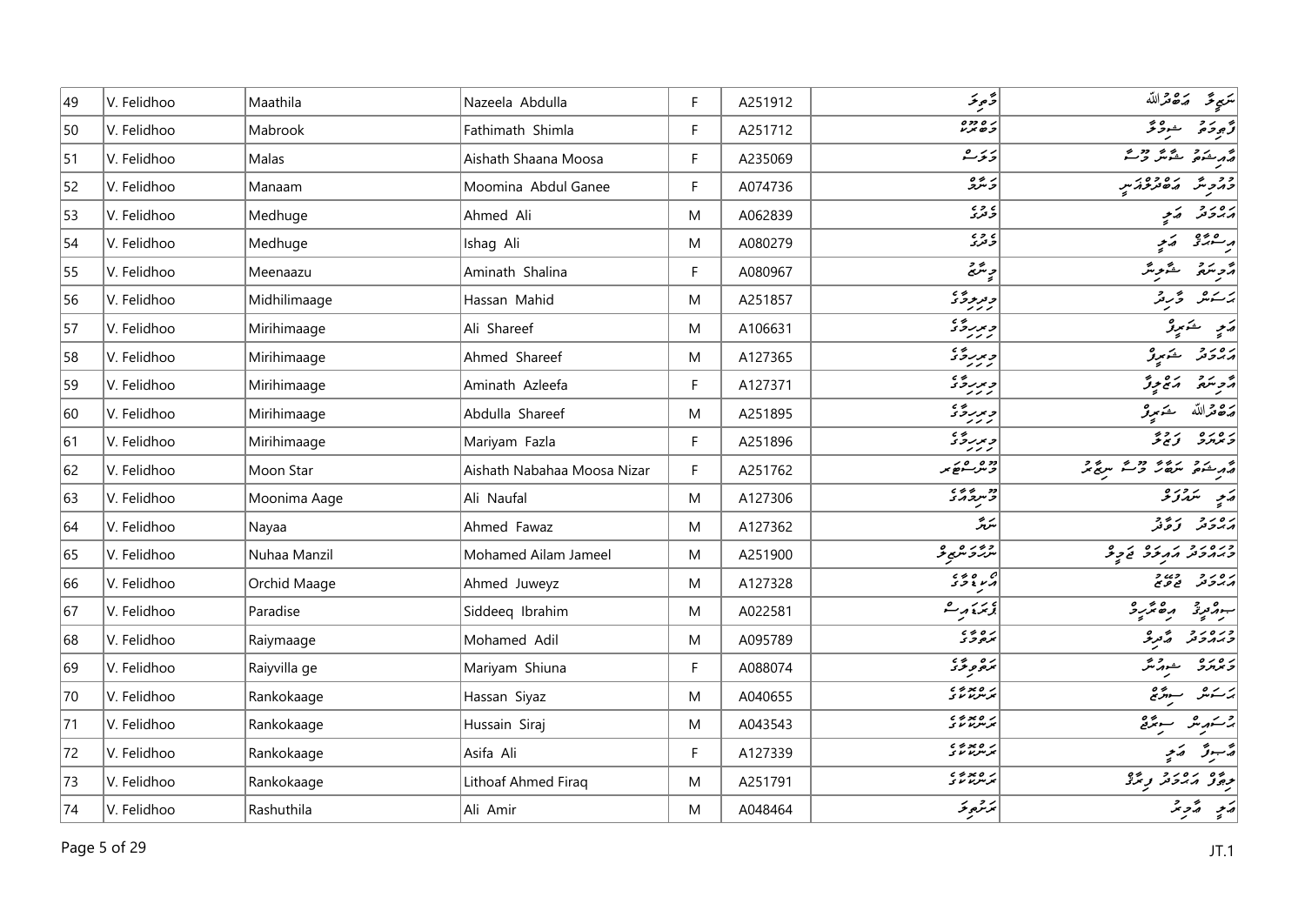| 75  | V. Felidhoo | Rashuthila         | Ahmed Amir                  | M         | A127234 | تزىزە ئە                               | پ <sup>ر</sup> و بر<br>پرور و                       |
|-----|-------------|--------------------|-----------------------------|-----------|---------|----------------------------------------|-----------------------------------------------------|
| 76  | V. Felidhoo | Rashuthila         | Mariyam Jumana              | F         | A251937 | بردر                                   | ر ه ر ه<br>د بربرگ<br>ح بح مگر<br>مع <del>گ</del> ر |
| 77  | V. Felidhoo | Reehaan Manzil     | Ahusan Waheed               | ${\sf M}$ | A100787 | بررتىرىكرى                             | أروك عربي                                           |
| 78  | V. Felidhoo | Roashaneemaage     | Noorusheedha                | F         | A075832 | جرىئە <sub>مېر</sub> ىخ ئى             | بزر م<br>سر بگر شونگر                               |
| 79  | V. Felidhoo | Roashaneemaage     | Rugiyya Ismail              | F         | A102913 | ئۇيسىدىسى ئىچ<br>                      | برومو<br>وستوصي                                     |
| 80  | V. Felidhoo | Rose Flower        | Fathimath Fareesa           | F         | A127263 | ە رە ە بەر<br>بىر سىز ئۆھ بىر          | وٌموحه وَمِرِتٌ                                     |
| 81  | V. Felidhoo | Seetumaage         | Nasheed Abdulla             | M         | A251191 | د د د ،<br>په د د د                    | <i>سَرَشوِتْر مَنْ هُ</i> تَرَاللّه                 |
| 82  | V. Felidhoo | Snow Light         | Mohamed Naleez              | ${\sf M}$ | A124760 | ە بەر<br>سەنگرىز مۇ                    | ورەرو شرور                                          |
| 83  | V. Felidhoo | Snow Light         | Ibrahim Ayaz                | ${\sf M}$ | A127346 | <u> مىمزىر ۋ</u>                       | ם מים מתאם                                          |
| 84  | V. Felidhoo | Snow Light         | Aminath Shahama             | F         | A251848 | <u>م</u> مركز <sub>مر</sub> ة          | أأدبره المنافرة                                     |
| 85  | V. Felidhoo | Sosun Villa        | Aminath Ismail Fulhu        | F         | A127273 | <u>ش ئەنگرو ئۇ</u>                     | הכיתי ה-הקלבני                                      |
| 86  | V. Felidhoo | Sosunmaage         | Aishath Leena               | F         | A115975 | <u>م ئەشرىخ ئ</u>                      | د مرشوم<br>مرم شوم<br>په شور شو.<br>په شور شو       |
| 87  | V. Felidhoo | Sosunmaage         | Fathimath Layaal            | F         | A251626 | <u>م بە پەرە</u>                       | و ده دود                                            |
| 88  | V. Felidhoo | Sosunmaage         | Mariyam Lamath Abdul Raheem | F         | A251686 | <u>مر بره و پر</u>                     | ג סגם גםגב גם כםגם<br>ב זמרי יודרומים ומסינות זמרי  |
| 89  | V. Felidhoo | South Park         | Aishath Ibrahim             | F         | A127322 | ر د د و و ه<br>سوهره و مر              | أقهر ينكفى أره تربر                                 |
| 90  | V. Felidhoo | South Park         | Aminath Zidhuna             | F         | A127375 | سەد دېږېدره                            | أثرجر سنتعر بمحتر يتمر                              |
| 91  | V. Felidhoo | South Park         | Mohamed Rasheed             | M         | A132000 | سەد دېږېدره                            | ورەرو كەيدۇ                                         |
| 92  | V. Felidhoo | Sweet Heart        | Abdulla Saeed Ibrahim       | M         | A050306 | <u> شوءٍ تُرَىم ح</u>                  | رە داللە سەريىز رەمزىيەد                            |
| 93  | V. Felidhoo | Sweet Heart        | Sharuda Saeed               | F         | A058858 | <u>م و و ژبر و</u>                     | شەمرىر سەرىر                                        |
| 94  | V. Felidhoo | Sweet Heart        | Leena Abdulla Saeed         | F         | A079377 |                                        | مِيسَر بَرْ2فراللّه سَنَ يُدَرِ                     |
| 95  | V. Felidhoo | <b>Sweet Heart</b> | Haseena Hussain             | F         | A101275 | <u> م</u> ُو <sub>ج</sub> ع رَّ برع    | ىرسىدىكە ئەسكىرىنلەر                                |
| 96  | V. Felidhoo | <b>Sweet Heart</b> | Ahmed Assad                 | M         | A127259 | <u> م<sub>وه</sub> و ځ</u> بر <u>ه</u> | גם גם גם גב                                         |
| 97  | V. Felidhoo | Theveli            | Nahidha Abdul Latheef       | F         | A054469 | ەءىر                                   | تررتر مەمەم كې                                      |
| 98  | V. Felidhoo | Theveli            | Ismail Shain Ali            | ${\sf M}$ | A251444 | هو هو مو                               | ر جۇمۇ خەرشى كە                                     |
| 99  | V. Felidhoo | <b>Udhares</b>     | Mohamed Mausoom             | M         | A252154 | د ر ، م<br>مرمرسه                      | 022 21 21012<br>CLRCU CRHC                          |
| 100 | V. Felidhoo | Vinares            | Ismail Rasheed              | ${\sf M}$ | A124749 | اءِ پرَ پِرِ م                         | ر جۇرگى ئىشىڭ                                       |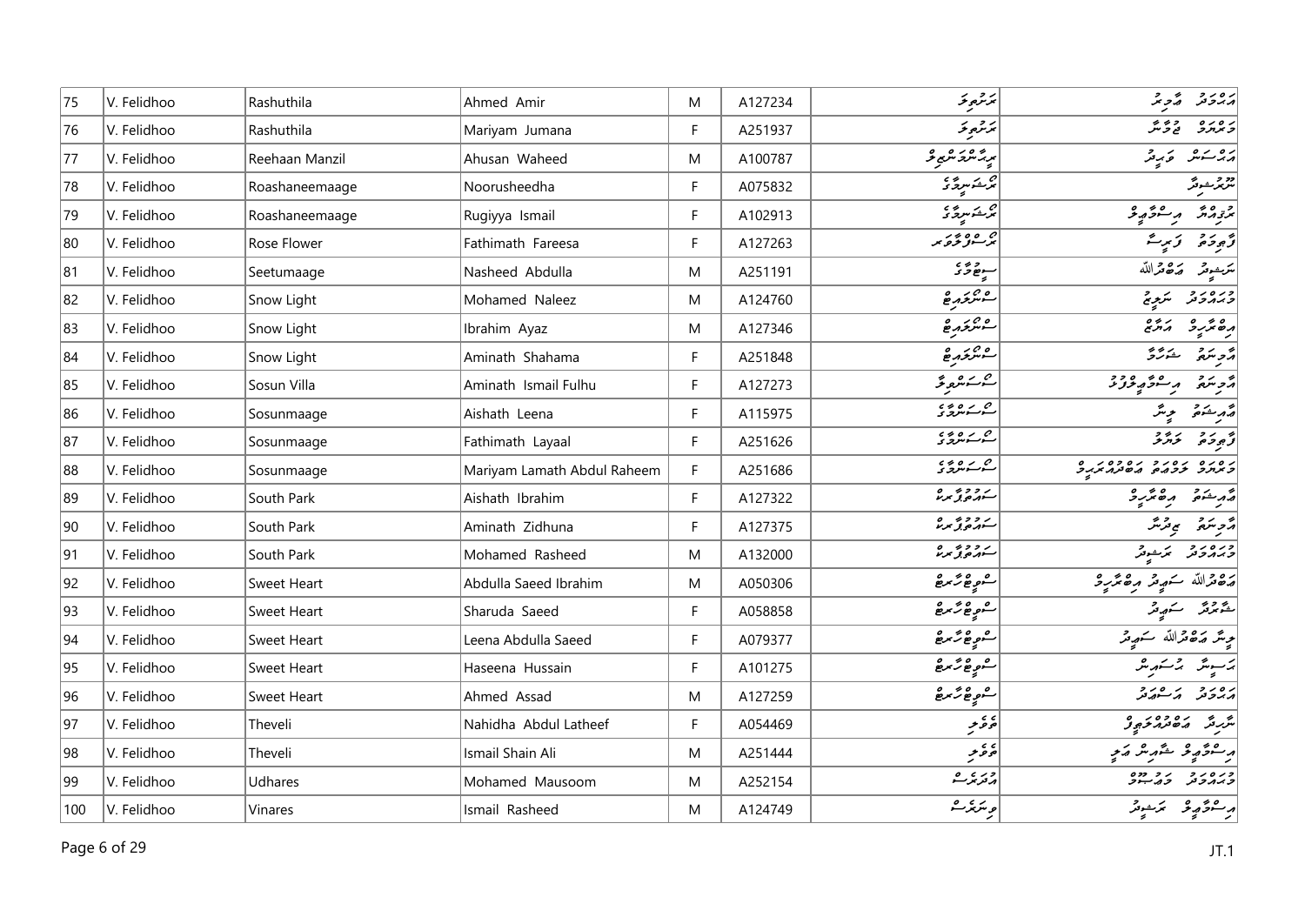| 101         | V. Felidhoo | Vinares            | Ziyan Jadulla Rasheed     | M           | A235296 | ە ئىر ئۈرگە                           | بح مرَّسْ قَوْمِرْ اللّهِ عَرَسُومَرْ            |
|-------------|-------------|--------------------|---------------------------|-------------|---------|---------------------------------------|--------------------------------------------------|
| 102         | V. Felidhoo | White Villa        | Ameena Abdul Ganee        | F           | A055925 | ر<br>ور <sub>ع</sub> ور               | أرَّدٍ سُرِّ مُقْدَمَ مِنْ مِنْ                  |
| 103         | V. Felidhoo | White Villa        | Wajeeh Abdul Ganee        | M           | A067684 | وَرِءُودً                             | ر و ره ووړس                                      |
| 104         | V. Felidhoo | White Villa        | Fathimath Shabana         | F           | A104470 | ءَ مرڪ عر                             | ژوده شکش                                         |
| 105         | V. Felidhoo | White Villa        | Ali Amith                 | M           | A127389 | ورءور                                 | أتمنع أترقو                                      |
| 106         | V. Felidhoo | Zamaanee Villa     | Ahmed Izuan Ibrahim       | M           | A251613 | ئۇ ئەبرو ئى                           | קסק ב בשם הסתקב                                  |
| 107         | V. Felidhoo | Zamaanee Villa     | Ali Shaulan               | M           | A251615 | ئە ئەسرە قر                           | أركموا الشروع فيحر                               |
| V. Fulidhoo |             |                    |                           |             |         |                                       |                                                  |
| 108         | V. Fulidhoo | Ahigasdhoshuge     | Mohamed Naseer            | M           | A072664 | پر بر ۱۵ پورې                         | ورەرو بريد                                       |
| 109         | V. Fulidhoo | Ahigasdhoshuge     | Abdul Muhaimin Naseer     | M           | A099463 | پر بر ۱۵ پود د<br>  پر بر پر سوفرس    | קספס פק הקייר ויקראיקיק<br>הסתיב <i>ב</i> אקפייק |
| 110         | V. Fulidhoo | Ahigasdhoshuge     | Mariyam Hoorushidha       | F           | A127522 | د ر ر ه پود ،<br>مرکب سونسرور         | رەرە دوم<br>تەبەرى رىمرىشىر                      |
| 111         | V. Fulidhoo | Ahigasdhoshuge     | Fathmath Rishfa           | $\mathsf F$ | A152120 | <br>  در ره سود د د ح<br>             | أراموخام المراشور                                |
| 112         | V. Fulidhoo | Asrafeege          | Mariyam Hassan            | $\mathsf F$ | A099116 | پر ش <sub>م</sub> ېرې دي              | دەرە برىك                                        |
| 113         | V. Fulidhoo | <b>Blue Heaven</b> | Aminath Fazeela Mohamed   | $\mathsf F$ | A116624 | ه دوی ر ه<br><i>ه مور</i> و س         | أأوسكم وكسوؤ وبرودو                              |
| 114         | V. Fulidhoo | <b>Blue Heaven</b> | Fayaz Mohamed             | M           | A127480 | ه دوی ر ه<br><i>ه مور</i> و س         | ر ده ۵ در ۵ در و<br>در سر در بر در در            |
| 115         | V. Fulidhoo | Bulaashanmaage     | Ahmed Waheed              | M           | A022710 | و د بر ه د ،<br><b>ه تر</b> شرور د    | پروتر کرېنگر                                     |
| 116         | V. Fulidhoo | Bulaashanmaage     | Mariyam Faruhadha Waheed  | F.          | A056904 | ە ئۇ شەھرىيە<br>ھۆشەمىرى <i>د</i> ى   | ر ه ره د د د و د د                               |
| 117         | V. Fulidhoo | Bulaashanmaage     | Mohamed Haisham Waheedh   | M           | A234964 | و په په ده و ،<br><b>پې</b> نومونو د  | ورەرو رەرخۇ كەيل                                 |
| 118         | V. Fulidhoo | Bulaashanmaage     | Fathimath Saushan Waheedh | F           | A250624 | ە ئۇ شەھرىيە<br>ھۆشەمىرى <i>د</i> ى   |                                                  |
| 119         | V. Fulidhoo | Daisymaage         | Moonifa Mohamed           | $\mathsf F$ | A064689 | پر پر دی<br>  پاسم پیونز <sub>ک</sub> | כיעל כמחכת                                       |
| 120         | V. Fulidhoo | Daisymaage         | Naadhira Mohamed          | F           | A250562 | )» سرچری<br>  ناسخ تر <sub>ک</sub>    | شرير ورورو                                       |
| 121         | V. Fulidhoo | Daisymaage         | Ali Imran                 | M           | A250565 | ا» سرچری<br>  ناسخ ترک                | أريب ويحتر يتر                                   |
| 122         | V. Fulidhoo | Daisymaage         | Ibthisaama Ahmed          | F           | A362441 | پر سپر می<br>  پاسم سپر سپر           |                                                  |
| 123         | V. Fulidhoo | Daisymaage         | Suzeena Ahmed             | F.          | A362452 | پی پیچ تر <sub>ک</sub>                | سمبې شهر پر در د                                 |
| 124         | V. Fulidhoo | Dheyliyaage        | Mohamed Naeem             | M           | A011342 | قرمویزی<br>  قرمویزی                  | ورەرو شھرى                                       |
| 125         | V. Fulidhoo | Dheyliyaage        | Aminath Naeema            | E           | A085405 | قر عربری<br>  قر عربری                | أأزويتم تتمدح                                    |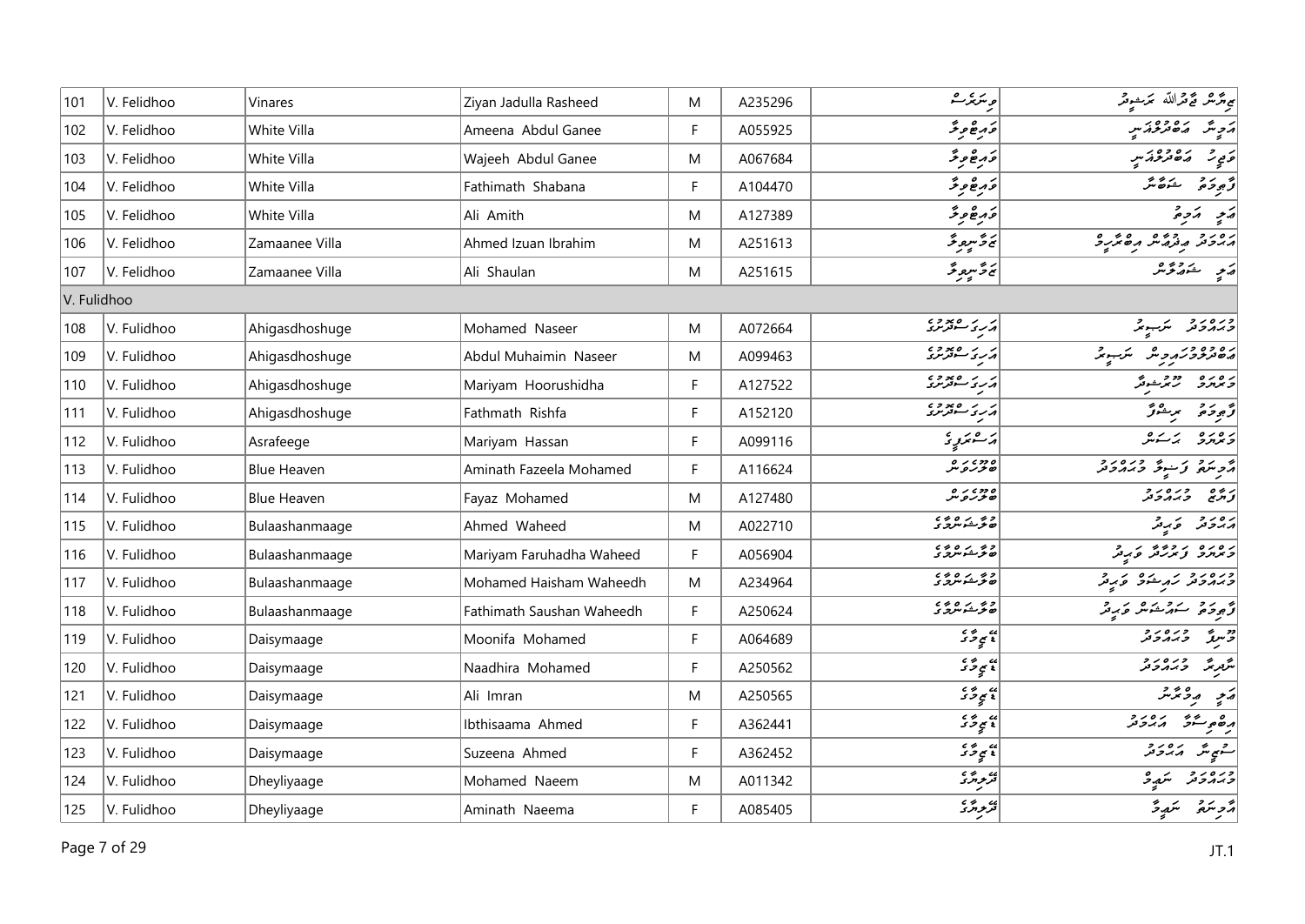| 126 | V. Fulidhoo | Dheyliyaage     | Saeed Aboobakur                    | M           | A094761 | ے<br>تر و پر د                                | 77/77/7<br>سئەرىتىر                                            |
|-----|-------------|-----------------|------------------------------------|-------------|---------|-----------------------------------------------|----------------------------------------------------------------|
| 127 | V. Fulidhoo | Dheyliyaage     | Aishath Yasfa                      | F           | A127487 | ہ دیں ہے۔<br>  تو پوری                        | ىزىسىۋ<br>و مر شه د<br>مرم شهور                                |
| 128 | V. Fulidhoo | Dheyliyaage     | Shuhaa Saeed                       | F           | A234969 | ء،<br>مرمز پر                                 | دور من مدير<br>مشرق مسكونتر                                    |
| 129 | V. Fulidhoo | Dheyliyaage     | Fathimath Shuhudha                 | F           | A250632 | ء، پر پر ،<br>  قرموبر <sub>ک</sub>           | ۇ بوز بو<br>ے ترتر                                             |
| 130 | V. Fulidhoo | Dheyliyaage     | Nasfa Saeed                        | F           | A250633 | ء، پر پر پر<br>مرگ                            | ىئەر ھەمچ<br>سكور قر                                           |
| 131 | V. Fulidhoo | Dhilkusaage     | Rauna Hassan                       | F           | A068927 | و 2 و 2 مئے ي                                 | برژیٹر<br>برسەپىر                                              |
| 132 | V. Fulidhoo | Fehivilaage     | Nuzunaa Abdul Majeed               | F.          | A250152 | ۇر <sub>ەر ب</sub> ۇ ئ                        | پر پر مئر<br>سرچ سر<br>رە دەر يەر<br>مەھەرگەدى <sub>ي</sub> ەر |
| 133 | V. Fulidhoo | Fehivilaage     | Lubnaa Abdul Majeed                | F           | A250165 | ا در موځۍ<br><u>سرم</u>                       | ر ٥ و ٥ و ر<br>پرې تر بر تو تر<br>ترەشر                        |
| 134 | V. Fulidhoo | Finihiyaage     | Ramzee Aboobakuru                  | M           | A127456 | او سربر پر ج<br>او سربر پر ج                  | 77777<br> بروي                                                 |
| 135 | V. Fulidhoo | Finiroalhi      | Aishath Shazleena                  | $\mathsf F$ | A127514 | وسرچو                                         | وحمر يشكونني<br>ے کے عرمگر                                     |
| 136 | V. Fulidhoo | Finiroalhi      | Mohamed Nizam                      | M           | A250510 | و سر پژو<br>تر س                              | و ر ه ر د<br>تر پر تر تر<br>سرچو                               |
| 137 | V. Fulidhoo | Fresh Heart     | Shakeela Ibrahim                   | F           | A011765 | ە ب <sub>ە ش</sub> ەر ئەرە                    | ەھ تررۈ<br>ىشەر ئۇ                                             |
| 138 | V. Fulidhoo | Fresh Heart     | Aminath Aroosha                    | $\mathsf F$ | A127525 | و بر شر <i>گر</i> یع                          | پر دو بدی <sub>ش</sub><br>پ <sup>ر</sup> تر سرچ                |
| 139 | V. Fulidhoo | Furuhmaage      | Gamariyya Ibrahim                  | F           | A048815 | و وه پو ،<br>تو <i>پور و</i> ی                | יצב מגור גם מיניב                                              |
| 140 | V. Fulidhoo | Furuhmaage      | Nazima Nooh                        | F           | A141824 | و وه پر پر<br>تو <i>پور</i> و <sub>ک</sub>    | متَّرمُّ تَرْ<br>مبره                                          |
| 141 | V. Fulidhoo | Furuhmaage      | Asma Nooh                          | F           | A250108 | و وه پو ،<br>تو <i>پور</i> و <sub>ک</sub>     | ره په<br>تترجر                                                 |
| 142 | V. Fulidhoo | Golden House    | Mohamed Waseem                     | M           | A094148 | ە يە يەر دەر<br>ئەمەندىن مەركىسى              | و ر ه ر د<br>د بر پر تر                                        |
| 143 | V. Fulidhoo | Gomakasthoori   | Zunaira Hussain                    | F           | A024078 | پور بر ۶۵۵<br>تر <del>و</del> بر ۱۳۵۵ مر      | ج ئىرىد ئەسىر شەر بىر                                          |
| 144 | V. Fulidhoo | Gulchanpaa Aage | Mohamed Solih                      | M           | A104224 | د ه ر ه و و د<br>د <del>و</del> که سرتم د د   | و ر ه ر و<br>د بر پر تر تر<br>سِگورُ                           |
| 145 | V. Fulidhoo | Gulchanpaa Aage | Moosa Solih                        | M           | A123914 | و ه پر ه و و و »<br>  د نوکه مرتو بر د        | دو مئے<br>ستكور                                                |
| 146 | V. Fulidhoo | Gulchanpaa Aage | Ali Solih                          | M           | A127472 | د ه بر ه پوځ ،<br>د <del>تر</del> ګوسرتی پر د | أرشم المشور                                                    |
| 147 | V. Fulidhoo | Gulchanpaa Aage | Ahmed Solih                        | M           | A250377 | وەپرە ھەر                                     | رەرد بەرد                                                      |
| 148 | V. Fulidhoo | Gulchanpaamaage | Mariyam Maiha Ibrahim Shareef      | F           | A127548 | و ه بر ه پوځ »<br>  د نوکه سرتونو د           | כמתכ בתל תפתוב ביתור                                           |
| 149 | V. Fulidhoo | Gulchanpaamaage | Mohamed Safvaan Ibrahim<br>Shareef | M           | A250658 | 9 ص ر ۵ م و ۲<br>  ک محرکم سرتی تر ت          | و رور و دوم ده ده دره شمېرو شو                                 |
| 150 | V. Fulidhoo | Gulzaaru Aage   | Moosa Faiz                         | M           | A065336 | و ه په و په و<br>د <del>م</del> ربح بمراد و   | وحمش وحمدي                                                     |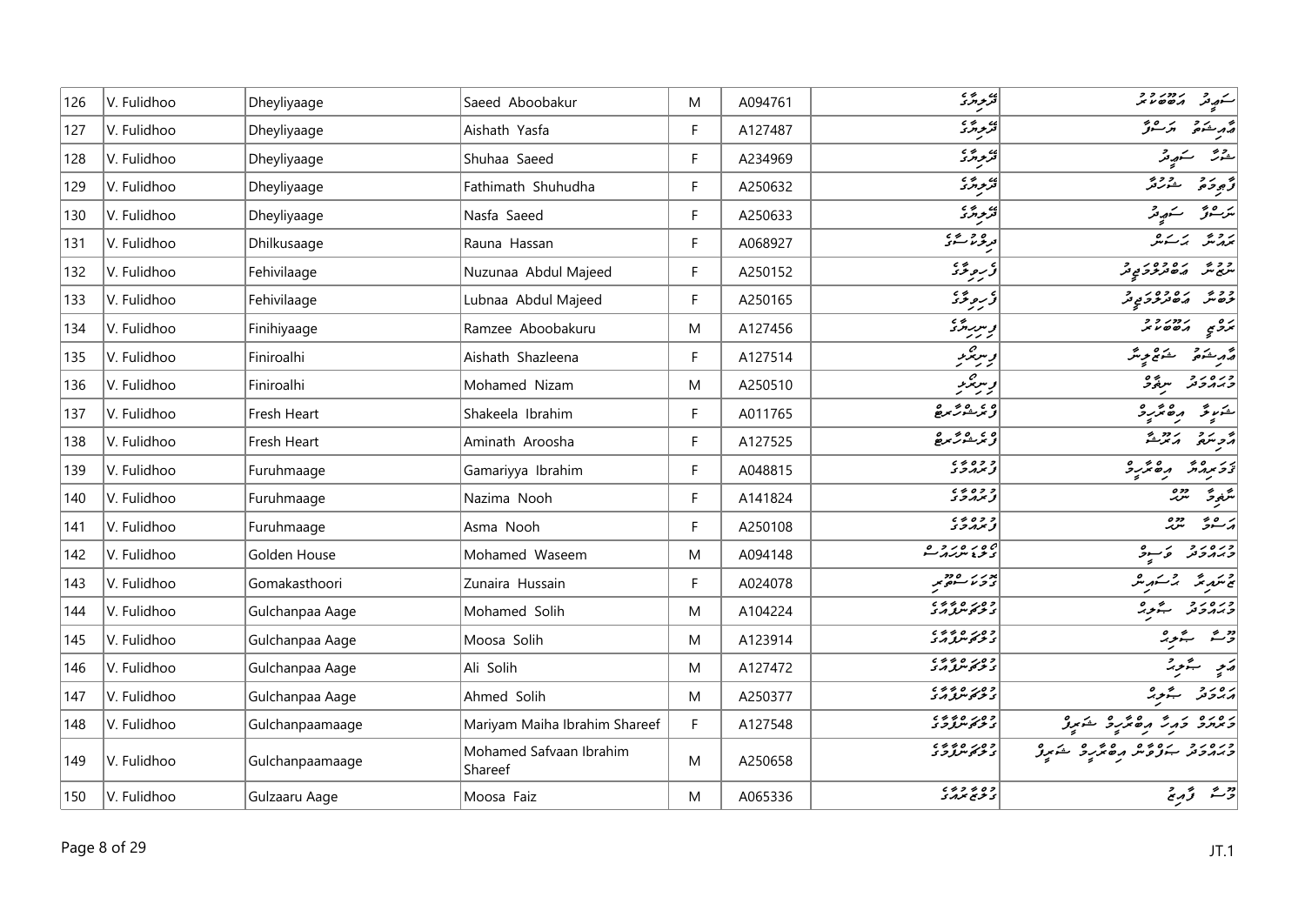| 151 | V. Fulidhoo | Gulzaaru Aage     | Adila Saeed              | F | A120850 | و ه پر و پر د<br>د موسی بودر د                                                                              | ەگەرگە<br>مەسرىگە<br>سە پەتىر                     |
|-----|-------------|-------------------|--------------------------|---|---------|-------------------------------------------------------------------------------------------------------------|---------------------------------------------------|
| 152 | V. Fulidhoo | Gulzaaru Aage     | Ibrahim Faiz             | M | A127505 | 5 <i>۵ ۶ ۶ ۶ ۹</i><br>۲ <b>۶ ۶</b> ۶ ۴ ۶                                                                    | وە ئۈرۈ<br>ترمرج                                  |
| 153 | V. Fulidhoo | Hazaarumaage      | Hassan Amir              | M | A127493 | ر ۶ و ۶ ی<br>رسخ موری                                                                                       |                                                   |
| 154 | V. Fulidhoo | Hazaarumaage      | Mariyam Asifa Naseer     | F | A250547 | ر ۶ و ۶ ی<br>رسخ مرو ی                                                                                      | כמוכ להנ" ת'הול                                   |
| 155 | V. Fulidhoo | Hiroshima         | Mohamed Jeezam           | M | A251803 | رىر<br>ئىسسىم                                                                                               | ورەر دېۋ                                          |
| 156 | V. Fulidhoo | Hiroshima         | Fathimath Jeeza          | F | A251807 | $\begin{array}{c c} \hline & \circ & \circ \\ \hline & \circ & \circ \\ \hline & \circ & \circ \end{array}$ | أَرْجِرَهُ مِيَّ                                  |
| 157 | V. Fulidhoo | Hiroshima         | Jinaanu Ibrahim          | M | A414425 | رىرىسوۋ                                                                                                     | م شر مره شرد<br>م                                 |
| 158 | V. Fulidhoo | Hithaffinivaage   | Mohamed Shan             | M | A127553 | رەڭروپىر <i>ە</i> ئ                                                                                         | ورەرو ئەر                                         |
| 159 | V. Fulidhoo | Hiyaavahi         | Suiza Abdul Kareem       | F | A125264 | ىرەژچە بە                                                                                                   | - مهمج ما محمد وه ما مرد                          |
| 160 | V. Fulidhoo | Hiyalee Ufaa      | Mohamed Nasheed Thaufeeg | M | A123816 | ىر پىر بىر ئە                                                                                               | <i>כנסגב</i> תוכנת החקל                           |
| 161 | V. Fulidhoo | Hiyalee Ufaa      | Nashid Thaufeeg          | M | A146285 | ر پرېو پر ژ                                                                                                 | <br> سر <sub>ك</sub> ىشونى ئەرك <sub>ىر</sub> ىتى |
| 162 | V. Fulidhoo | Hiyalee Ufaa      | Fazaal Thaufeeg          | M | A250877 | <br>  په ټرو ژنځ                                                                                            | تر پنج و په چې چې په چې ته کالو په په کالو کې د   |
| 163 | V. Fulidhoo | Hudhufinifenmaage | Mohamed Wafir Ahmed      | M | A113017 | د د <sub>و سر</sub> و ه د و د                                                                               | ورەر د په دەر د                                   |
| 164 | V. Fulidhoo | Hudhufinifenmaage | Azmeena Ahmed            | F | A130744 | د و به برو شرگری<br>ساز بر بر برگر                                                                          | أرجم وبتر أمرد ورد                                |
| 165 | V. Fulidhoo | Husnuheenaage     | Nizara Gasim             | F | A127464 | <i>ر م</i> مرگزیدگر<br>م                                                                                    | سرچ پر توسو                                       |
| 166 | V. Fulidhoo | Huvadhumaage      | Khalida Abdul Raheem     | F | A083025 | و ر و » ،<br>ره ترو د                                                                                       | ر دو ده ده ده کرد و                               |
| 167 | V. Fulidhoo | Huvadhumaage      | Mohamed Afzal            | M | A234975 | و ر و د »<br>ر ه ترو د                                                                                      | ورەر دەردە<br><i>جەم</i> ەدىر م <i>ەۋ</i> ىنىۋ    |
| 168 | V. Fulidhoo | Javaahiru Vaadhee | Naail Bin Haroon         | M | A078632 | ئە ئۇ سە ئەرگە بىر                                                                                          | شرو ویر رسمبر                                     |
| 169 | V. Fulidhoo | Javaahirumaage    | Ahmed Zahir              | M | A071205 | ر پر پر پر پر<br>محمد سرچ <sub>ک</sub>                                                                      | برورو مجرو                                        |
| 170 | V. Fulidhoo | Kudhehimaage      | Shahban Ahmed            | M | A159910 | دې په په                                                                                                    | رەر رەرد                                          |
| 171 | V. Fulidhoo | Kudhehimaage      | Wadeefa Ali              | F | A291786 | دې په په<br>  توگر د د                                                                                      | أَوَمِرِدٌ - مَا يَحْ                             |
| 172 | V. Fulidhoo | Kudhehimaage      | Abdulla Imthiyaz Ahmed   | M | A291827 | ه د به په<br>مورځ د                                                                                         | ره والله مرد ورع مره دو                           |
| 173 | V. Fulidhoo | Lily Maage        | Thamheela Yoosuf         | F | A075299 | ووڈ ء<br>ر                                                                                                  | ره پر در دو<br>مورپر در مر                        |
| 174 | V. Fulidhoo | Lovely Garden     | Yoosuf Moosa             | M | A130964 | نزه د په په پر                                                                                              | دد حره<br>مرسسو<br>دو مح                          |
| 175 | V. Fulidhoo | Lovely Garden     | Saamiya Ali              | F | A146961 | ئەھرىپە ئەنگە                                                                                               | ستهويژ اړمو                                       |
| 176 | V. Fulidhoo | Maahura           | Sheewan Mansoor          | M | A249003 | یو و پیچ<br>تربرنتر                                                                                         |                                                   |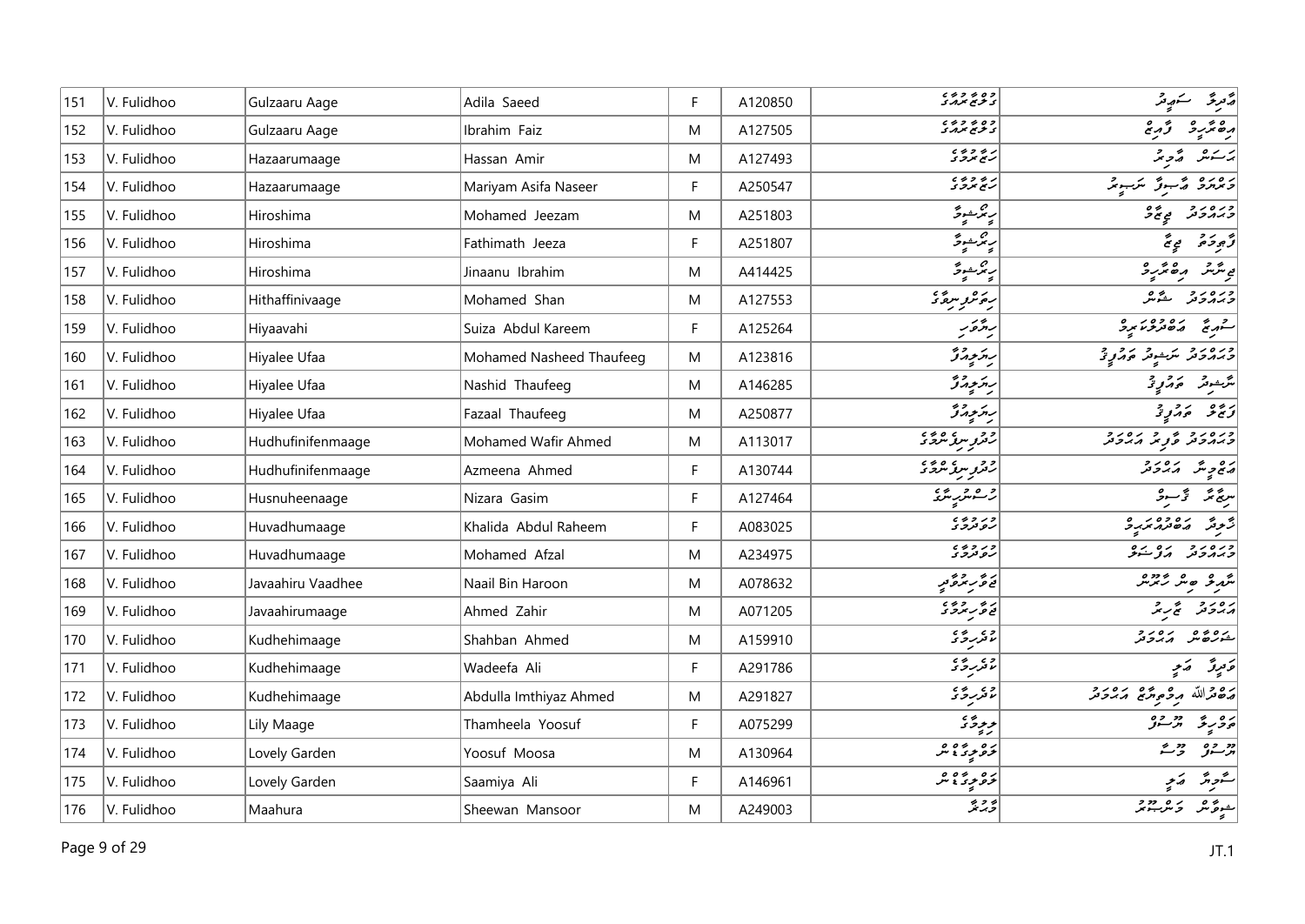| 177 | V. Fulidhoo | Malas                  | Fathimath Azura               | F.          | A127596 | ى ئەر ھ                                   | وتجوحته الماح مر                                                                                |
|-----|-------------|------------------------|-------------------------------|-------------|---------|-------------------------------------------|-------------------------------------------------------------------------------------------------|
| 178 | V. Fulidhoo | Malas                  | Mohamed Ifham Shareef         | M           | A249001 | ىز ئە                                     | ورەرو رومو شىر                                                                                  |
| 179 | V. Fulidhoo | Malas                  | lufa Shareef                  | F           | A250286 | ئەتەرىشە                                  | أماني المستمرق                                                                                  |
| 180 | V. Fulidhoo | Mirusmaage             | Aminath Nashida               | F           | A057099 | <br>  د بر سور د                          | أأوسكم التكيفون                                                                                 |
| 181 | V. Fulidhoo | Noovil                 | Mohamed Aiman Shareef         | M           | A250707 | يتره وه                                   | כנסגב גגבי ביציב                                                                                |
| 182 | V. Fulidhoo | Paris                  | Hassan Waheed                 | M           | A092450 | ۇ بر م                                    | برسكش كالبرقر                                                                                   |
| 183 | V. Fulidhoo | Paris                  | Sharmeela Adam                | F           | A146308 | ېزىر مە<br>ب                              | شەرەر ئەرە                                                                                      |
| 184 | V. Fulidhoo | Paris                  | Shiuna Adam                   | $\mathsf F$ | A250816 | وتمرعه                                    | أشوارهم المجردة                                                                                 |
| 185 | V. Fulidhoo | Paris                  | Falaah Adam                   | M           | A250821 | إؤبرب                                     | ر وه د وره<br>وڅر گرمزو                                                                         |
| 186 | V. Fulidhoo | Ranfas                 | Aishath Shamoos Faiz          | F           | A250514 | ىر ھ <sub>ى</sub> تەت                     | أثار مشتقى مشترحت وأربع                                                                         |
| 187 | V. Fulidhoo | Rankokaage             | Hafeeza Adam                  | F           | A127449 | ر ٥ پر <u>دی</u><br>بر سربر رک            | بَرَوٍ لَهُمْ الْمُرْوَّرِ                                                                      |
| 188 | V. Fulidhoo | Rankokaage             | Shifaz Ibrahim                | M           | A143973 | ر ٥ پر دي<br>برس د د ک                    | شورمج مح<br>مراجع<br>ەرھ ئ <sup>ۆ</sup> ر ۋ                                                     |
| 189 | V. Fulidhoo | Saadhee Villa          | Adam Inaz                     | M           | A127541 | ڪ <sup>ي</sup> وره گ <sup>ي</sup>         | پر ہ<br>مرمر<br>ەرىتىنج                                                                         |
| 190 | V. Fulidhoo | Sea View               | Zubair Gasim                  | M           | A000315 | سوەر<br>ئەر                               |                                                                                                 |
| 191 | V. Fulidhoo | Sea View               | Ibrahim Uwayis                | M           | A250446 | سوە چەرگە<br>ئەس                          | رەنزىر مۇرب                                                                                     |
| 192 | V. Fulidhoo | Shiura                 | Shameema Ibrahim              | F           | A238324 | اڪوريجر<br>پ                              |                                                                                                 |
| 193 | V. Fulidhoo | Sosunge                | Ameena Abbas                  | F           | A127526 | <u>مریرہ پر</u>                           | $\begin{array}{ccc} \circ & \circ & \circ & \circ \\ \circ & \circ & \circ & \circ \end{array}$ |
| 194 | V. Fulidhoo | Sun Beam               | Aishath Irshada Abdul Shakoor | F.          | A071685 | سەمپەر                                    |                                                                                                 |
| 195 | V. Fulidhoo | Sun Beam               | Asfag Abdul Shukoor           | M           | A127537 | سەمپە                                     | ر ٥ ۶ ٥ ٥ رود و<br>پرڪ توپر شونو تو<br>ىر ھۇ تە<br>مەسىرىق تى                                   |
| 196 | V. Fulidhoo | Sun Beam               | Fathimath Rifa                | F           | A250872 | سەھەر                                     | ۇۋدۇ بېرۇ                                                                                       |
| 197 | V. Fulidhoo | <b>Thousand Flower</b> | Aminath Rasheedha             | $\mathsf F$ | A127511 | ر در ه ه ه ه » »<br>د پر پي سره تو څرخ سر | أأترسكم المركبون                                                                                |
| 198 | V. Fulidhoo | <b>Thousand Flower</b> | Moosa Silveen                 | M           | A127512 | ر د ر ه ه ه ه و و<br>بود بح سره توڅوڅ پر  | المزمش<br>سوقومر                                                                                |
| 199 | V. Fulidhoo | Thousand Flower        | Ibrahim Aslam                 | M           | A250474 | ر د ر ه ه ه ه و و<br>بود بح سره تو څرخ بر | مەھرىرى كەسىرى                                                                                  |
| 200 | V. Fulidhoo | <b>Thousand Flower</b> | Hussain Amjad                 | M           | A250478 | ر د ر ه ه ه ه د د<br>بود بح سره تو څرخ بر | جرشهر مرورو                                                                                     |
| 201 | V. Fulidhoo | <b>Timeless</b>        | Mamdhooh Shaheem              | M           | A250187 | عَهْدِ وْعَرْبْتْهِ                       | ر و دوه شور و<br>د و توبر شور و                                                                 |
| 202 | V. Fulidhoo | Vaagali                | Shaiban Mohamed               | M           | A164721 | ړ ر<br>خ تر مر                            | شەرەش دىرەرد                                                                                    |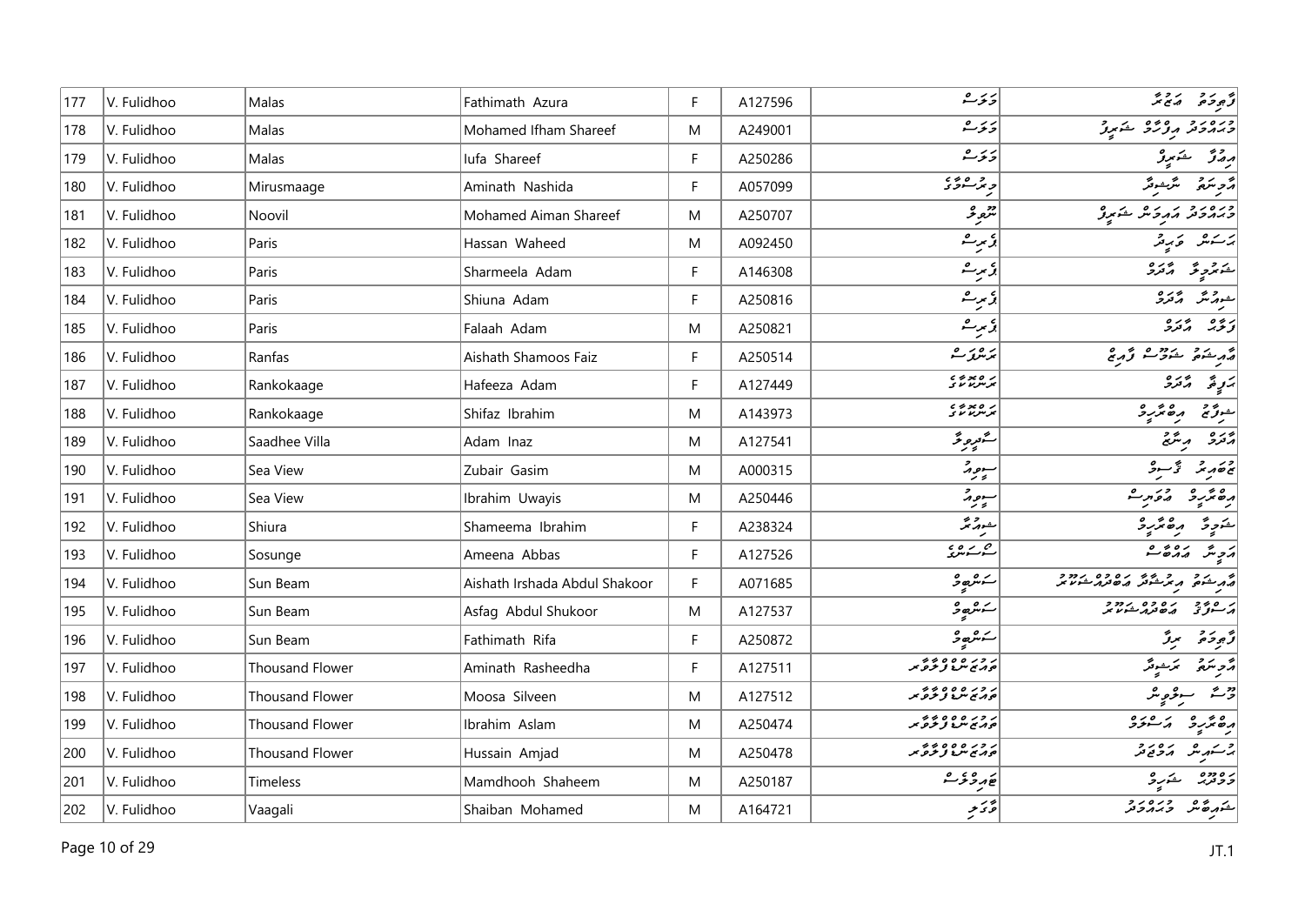| 203 | V. Fulidhoo | Vanillage        | Fathimath Reesha          | F | A116622 | ء سرچري<br> -                           | قهودة بريئة                                                                                        |
|-----|-------------|------------------|---------------------------|---|---------|-----------------------------------------|----------------------------------------------------------------------------------------------------|
| 204 | V. Fulidhoo | <b>West Side</b> | Sirhaan Abdul Sattar      | M | A250386 | ې موه شه. ه<br>مرگ                      | כש כ- גם כם גם שב<br>سوپرس השנה سه פת                                                              |
| 205 | V. Fulidhoo | Zenith           | Liusha Abdul Mumin        | F | A127521 | یم سرچ<br>م                             | ره وه و و و ه<br>پره تر تر تر بر<br>ورژ شگر                                                        |
| 206 | V. Fulidhoo | Zenith           | Aishath Muna              | F | A250800 | ې سرچ                                   | ە ئەستىم ئ                                                                                         |
| 207 | V. Fulidhoo | Zenith           | Nuha Abdul Moomin         | F | A250802 | ځېږمز                                   |                                                                                                    |
|     | V. Keyodhoo |                  |                           |   |         |                                         |                                                                                                    |
| 208 | V. Keyodhoo | Alivaage         | Zahidha Abdul Latheef     | F | A081208 | پر پوځ                                  | عرد مصر مصر من المعنى من المحرم من المحرم من المحرم من المحرم من المحرم المحرم المحرم من المحرم ال |
| 209 | V. Keyodhoo | Alivaage         | Moosa Abdul Latheef       | M | A126940 | پەنوچ                                   | دو ده ده ده دو و                                                                                   |
| 210 | V. Keyodhoo | Alivilla         | Mariyam Liusha            | F | A126999 | أروء وٌ                                 | أوسرو وديد                                                                                         |
| 211 | V. Keyodhoo | Alivilla         | Niyasha Adam              | F | A157945 | أروء و                                  | سرمزَّتْ ارْمَرْد                                                                                  |
| 212 | V. Keyodhoo | Asrafee Manzil   | Mohamed Ziyad             | M | A149367 | <br> ەسسىمۇچە ئىرى                      | ورەر دېھ پر                                                                                        |
| 213 | V. Keyodhoo | Asrafeege        | Areen Abdulla Ibrahim     | M | A158371 | ىر شەنىزى <sub>ر</sub> ئ                | مستحصر من معاللة من محمد بحر                                                                       |
| 214 | V. Keyodhoo | Asrafeege        | Fathimath Shafra Abdulla  | F | A252527 | پر شو پر پر پر                          | و برد بره و بره دالله                                                                              |
| 215 | V. Keyodhoo | Asrafeege        | Ibrahim Anan Abdulla      | M | A252534 | ئەسشەنىرىي ئە                           | مەھەر ئەسكەر ئەھەراللە                                                                             |
| 216 | V. Keyodhoo | Asrafeege        | Mohamed Minhaj Adam       | M | A252536 | ىر شەنىزى <sub>ر</sub> ئ                | ورەر د ورە ورە                                                                                     |
| 217 | V. Keyodhoo | Bageechaage      | Mohamed Shareef           | M | A127211 | ے پر پڑے<br> ی پر پڑی                   | ورەر د شهرو                                                                                        |
| 218 | V. Keyodhoo | Bageechaage      | Hawwa Mohamed             | F | A127212 | <br>  ته په ترکو د                      | ره د دره رد<br> برمو دبرمرد                                                                        |
| 219 | V. Keyodhoo | Bageechaage      | Aminath Rizuma            | F | A127213 | له رید ،<br> حدید تر                    | أأزجر سكرة والمحمدة ومحر                                                                           |
| 220 | V. Keyodhoo | Bageechaage      | Fathimath Saardha         | F | A252374 | له د په ده<br>موسي                      | سە ئەترىتر<br>ا تو جر حر<br>الرقبي جر حر                                                           |
| 221 | V. Keyodhoo | Daisymaage       | Moomina Mohamed           | F | A127030 | پر سپر می<br>  پاسم سپر سپر             | כגב בגם בכ                                                                                         |
| 222 | V. Keyodhoo | Daisymaage       | Fathimath Sazleena Hassan | F | A252783 | ء<br>  ۽ سمي پر <sub>ک</sub>            | قەم ئەھم سىم ئەيدىن بىر سىر                                                                        |
| 223 | V. Keyodhoo | Daisymaage       | Aishath Saleena           | F | A252787 | پی پیچ دی<br>  پائی پیچ تر <sub>ک</sub> | ۇرمىشكى سىگە ئىش                                                                                   |
| 224 | V. Keyodhoo | Daisymaage       | Aishath Shaiga Adam       | F | A252789 | پر سپر دی<br>  پاسم سپر حرک             | مەر شەم شەرقى مەمرو                                                                                |
| 225 | V. Keyodhoo | Daisymaage       | Mariyam Shaaina Hassan    | F | A252790 | پر پر دی<br>  پاسم پر ژک                | دەرە ئۇرىگە ئەسەر                                                                                  |
| 226 | V. Keyodhoo | Dhethandimaage   | Hawwa Samiha              | F | A126955 | مَرجو سو رَّ رَ                         | پروی گورمح                                                                                         |
| 227 | V. Keyodhoo | Dhethandimaage   | Sajida Abdulla            | F | A126956 | ې ئەھەمبىي ئ <sup>ەي</sup>              | گويوتگر <b>برگ</b> وتمرالله                                                                        |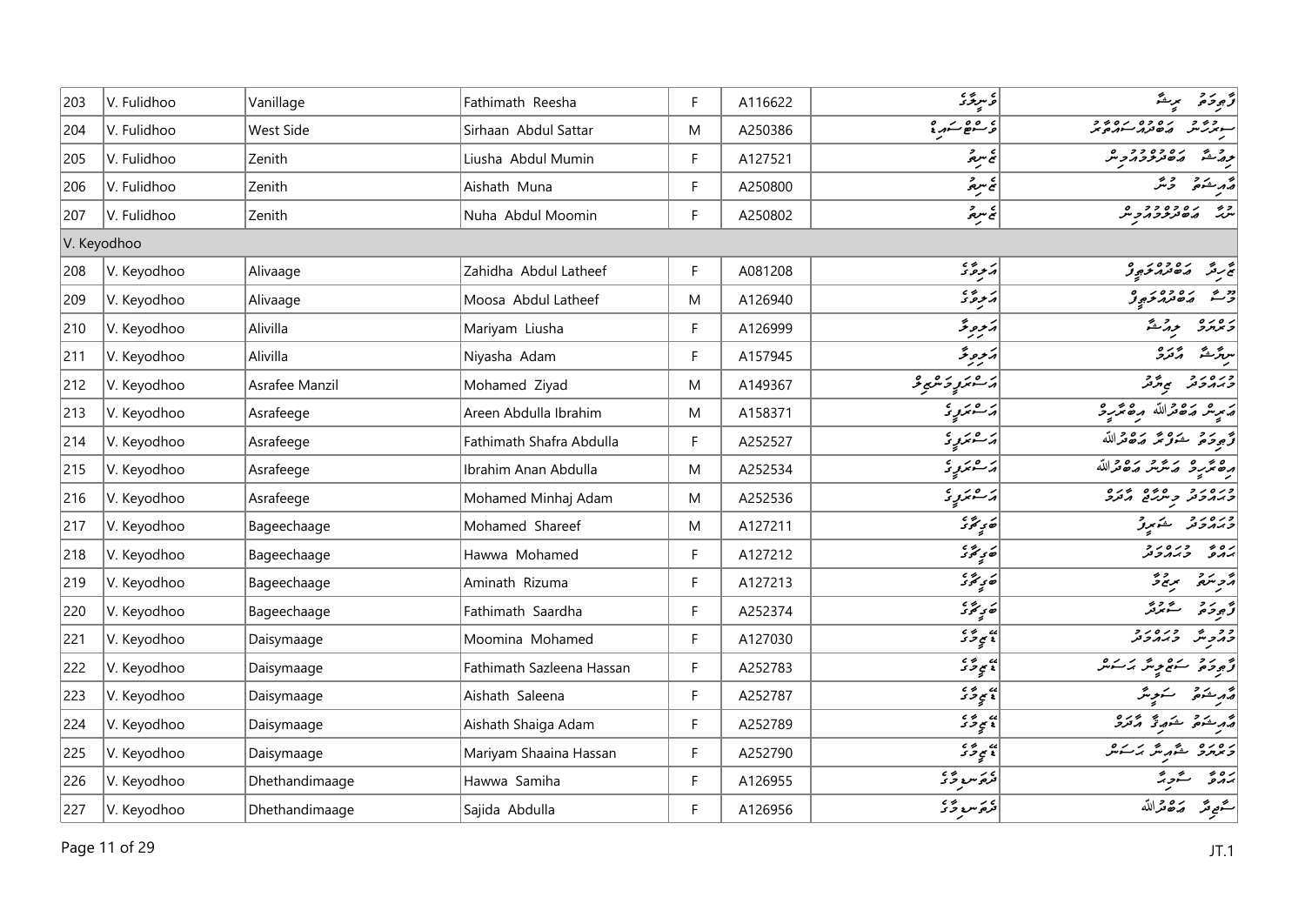| 228 | V. Keyodhoo | Dhethandimaage   | Samiya Abdulla               | F  | A126958 | <br>  مریر سو پ <sup>ر</sup> د                   | مَە قىراللە<br>الستمريز                                           |
|-----|-------------|------------------|------------------------------|----|---------|--------------------------------------------------|-------------------------------------------------------------------|
| 229 | V. Keyodhoo | Dhethandimaage   | Hamida Abdulla               | F. | A126960 | ې ئەھەر ئ <sup>ى</sup> رى<br>قىرمۇسىر <i>ق</i>   | جَّحِةً صَصَّرَاللَّه                                             |
| 230 | V. Keyodhoo | Dhethandimaage   | Hafsa Abdulla                | F  | A252297 | مَرجو سو رَّ رَ                                  | بروج مكافقرالله                                                   |
| 231 | V. Keyodhoo | Dhethandimaage   | Fathimath Liusha             | F  | A252298 | قرىئو سو ۋى                                      | وٌودَهُ وړ گ                                                      |
| 232 | V. Keyodhoo | Dhethandimaage   | Aishath Alaa                 | F  | A255964 | مُرەَ سو رَّ دَ                                  | ړه ده ورځ                                                         |
| 233 | V. Keyodhoo | Dhilkusaage      | Sharufiyya Ibrahim           | F  | A127054 | ەر ۋە ئەسەر                                      | يتعرومه مقترره                                                    |
| 234 | V. Keyodhoo | Dhilsaadhu Villa | Mohamed Mueed Ahmed          | M  | A253171 | مرعر ستقرم ع                                     | وره رو و ده ره رو<br><i>د ب</i> رمرونر و پر کربرونر               |
| 235 | V. Keyodhoo | Dhilshaadhuge    | Abdulla Arushad              | M  | A127138 | ترتر شەترى                                       | رەقراللە كەرشكە                                                   |
| 236 | V. Keyodhoo | Dream House      | Afsah Ali                    | M  | A252810 | ء بر <sub>3</sub> رچ م                           | ېرو ئەيز كەير                                                     |
| 237 | V. Keyodhoo | Endherimaage     | Azima Ibrahim                | F  | A150266 | ا د عروز برد د ؟<br>امریز برد د                  | برە ئۆرۈ<br>وحجاجحه                                               |
| 238 | V. Keyodhoo | Endherimaage     | Alima Ibrahim                | F. | A252768 | ه و و د و و د<br>د سربر برد د                    | برە ئۆرۈ<br>وتمرقر                                                |
| 239 | V. Keyodhoo | Fehividhuvaruge  | Ahmed Rasheed                | M  | A126965 | ې سره ترکو تر د ،<br>ترکيبر ترکو ترکو            | رەر ئەسىر<br>مەركى ئەسىر                                          |
| 240 | V. Keyodhoo | Felidhooge       | Mizna Abdul Rasheed          | F  | A127000 | ه وده<br>توموتری                                 | وی شهر ده ده د سود کلیده<br>دی شهر مان مورد موسود                 |
| 241 | V. Keyodhoo | Felidhooge       | Mariyam Shazna Abdul Rasheed | F  | A252389 | ء ودء<br>تر و ترد                                | ر ٥ ر ٥ ر و ۶ ر ٥ و ٥ ر ر و و<br>و بربرو هنوی ش پر محمد بر برشونر |
| 242 | V. Keyodhoo | Finihiyaa        | Fathmath Suha                | F  | A235221 | او سربر پژ<br><u>سبب</u>                         | ۇ <sub>ج</sub> ودۇ سىر<br>ك                                       |
| 243 | V. Keyodhoo | Foreign Villa    | Aminath Shaistha             | F  | A127057 | زىرىثىرۇ                                         | أروستم والمشمر والمحمد                                            |
| 244 | V. Keyodhoo | Foreign Villa    | Ismail Asif                  | M  | A252794 | زىرىثرە ئە                                       | وستوفي ومبيو                                                      |
| 245 | V. Keyodhoo | Foreign Villa    | Fathimath Ifasha             | F  | A252795 | ۇ <sub>مرى</sub> ش <sub>ىر</sub> ئە              | وتجوحكم ورقشة                                                     |
| 246 | V. Keyodhoo | Funamaage        | Aishath Nasha                | F  | A252419 | و ر د ،<br>و سرچ د                               | م<br>مەم شەھ <sub>ە</sub> سىرىش                                   |
| 247 | V. Keyodhoo | Funamaage        | Sabah Mohamed                | M  | A252421 | و پر پر پر<br>توسر <del>ی</del> ر <sub>ک</sub>   | ر د دره دره<br>سنامه د برد در                                     |
| 248 | V. Keyodhoo | Gahaa            | Nazima Ahmed                 | F  | A127150 | ىزچ                                              | شَعْرِ مَمْرَ مَرَّ                                               |
| 249 | V. Keyodhoo | Gamuge           | Ibrahim Muvaz                | M  | A127077 | ر و ،<br>د د د                                   | دە ئەر دەر                                                        |
| 250 | V. Keyodhoo | Gulalaamaage     | Mohamed Farih Ahmed          | M  | A253040 | وه ر پر پر د<br>د <del>م</del> ر <i>پر څ</i> ر د | ورەرو ۋىرچ رەرو                                                   |
| 251 | V. Keyodhoo | Gulshan          | Shifana Mufeed               | F. | A075706 | 3 مۇشەھر                                         | حوژ شر د و پر                                                     |
| 252 | V. Keyodhoo | Gulshan          | Shafeenaz Mufeed             | F  | A121635 | 3 مىيە ئىش                                       | لضويدة<br>تر و پر                                                 |
| 253 | V. Keyodhoo | Gulshan          | Sheeneez Mufeed              | F. | A253180 | 3 مۇيىتە بىر                                     | حبس و و ديگر<br>موسيع                                             |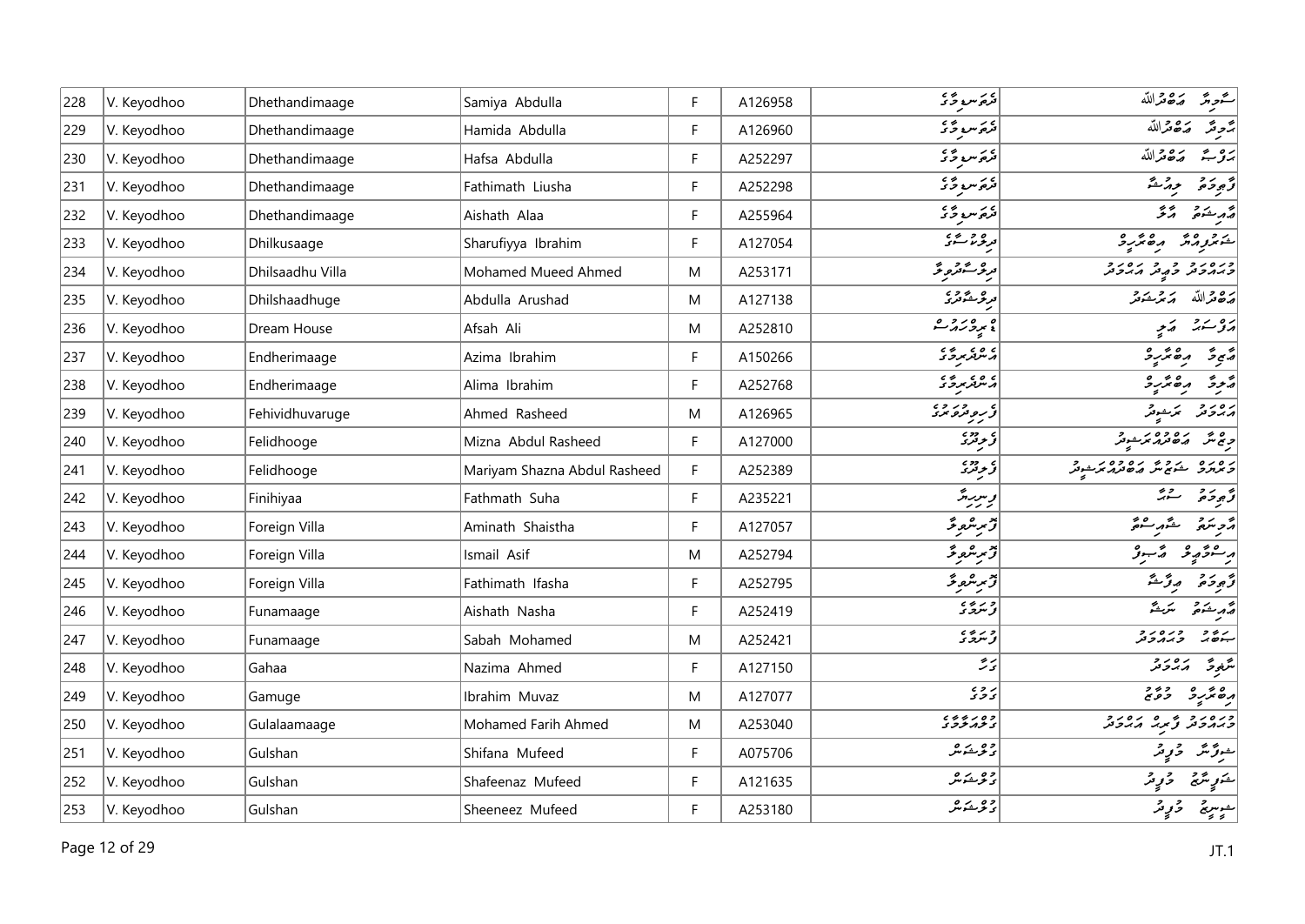| 254 | V. Keyodhoo | Gulzaaru Vaadhee | Dhifleena Mohamed          | F  | A253657 | د ه په د و په مړ                                   | دروويتر وبرورد                                                                                                                                                                                                            |
|-----|-------------|------------------|----------------------------|----|---------|----------------------------------------------------|---------------------------------------------------------------------------------------------------------------------------------------------------------------------------------------------------------------------------|
| 255 | V. Keyodhoo | Gulzaaru Vaadhee | Aishath Sharumeela         | F. | A253660 | وه پر و پر<br>  د څرنځ مرغ مړ                      | ۇرىشى ئىمرچ                                                                                                                                                                                                               |
| 256 | V. Keyodhoo | Gulzaaru Vaadhee | Aminath Shibana Mohamed    | F. | A253662 | و ه چ چ چ<br><sub>ک</sub> څرنځ برگ <sup>5</sup> پر | ת היר ליטית בגביר.<br>הקייטה ליטית בגבית                                                                                                                                                                                  |
| 257 | V. Keyodhoo | Hiyaa            | Moosa Naajee Nizar         | M  | A253370 | رېژ                                                | رَّتْ مَّنْ سِيِّ                                                                                                                                                                                                         |
| 258 | V. Keyodhoo | Hiyaa            | Ali Najashi Nizar          | M  | A253372 | رېژ                                                | ړَې سَقَامٍ سِمَّہُ                                                                                                                                                                                                       |
| 259 | V. Keyodhoo | Hiyaafinige      | Rageeba Ibrahim Manik      | F  | A012540 | ىر پۇ بورى<br>بە                                   | بروة معتر وديرة                                                                                                                                                                                                           |
| 260 | V. Keyodhoo | Hiyaafinige      | Asma Hassan                | F  | A127012 | ىر پۇ بورى<br>بە                                   | برَ صَدَّ بَرَ سَدَسَ                                                                                                                                                                                                     |
| 261 | V. Keyodhoo | Hiyaafinige      | Mohamed Zaidh              | M  | A252864 | ىرەڭرو بىر <u>ى</u>                                | כממכני הגל                                                                                                                                                                                                                |
| 262 | V. Keyodhoo | Hiyaafinige      | Aminath Asfa               | F. | A252868 | ىر پۇ بورى<br>بە                                   | ړې سره د کار شو                                                                                                                                                                                                           |
| 263 | V. Keyodhoo | Hiyaafinige      | Ali Zain                   | M  | A253094 | رېژو سره<br>ر                                      | أتمنح بمرمثر                                                                                                                                                                                                              |
| 264 | V. Keyodhoo | Hiyaleegulshan   | Ilhana Mohamed             | F. | A080966 | رىز ئور 3 ۋىشەنگە                                  | ە ئەرەر دىرە                                                                                                                                                                                                              |
| 265 | V. Keyodhoo | Hiyaleegulshan   | Fathimath Zarana           | F  | A081291 | ر پرېو د څر شکر مر<br>مر                           | توجدة بالمحاملة                                                                                                                                                                                                           |
| 266 | V. Keyodhoo | Hiyaleegulshan   | Ahmed Firag                | M  | A125232 | رىزىپە جۇشكەش                                      | ره رو په و<br>مرکز تر مرکز                                                                                                                                                                                                |
| 267 | V. Keyodhoo | Hiyaleegulshan   | Nadha Moosa Ibrahim        | F  | A235231 | ر <sub>ى</sub> زى <sub>ۋ</sub> ۋىشەش               |                                                                                                                                                                                                                           |
| 268 | V. Keyodhoo | Hiyaleegulshan   | Nazaha Moosa               | F  | A235235 | رىزى <sub>ۋ</sub> ۋىشەش                            | سرچار اور م                                                                                                                                                                                                               |
| 269 | V. Keyodhoo | Hiyaleegulshan   | Nashaa Moosa Ibrahim       | F. | A329598 | رېزېږ د عند                                        | $\frac{1}{2}$<br>$\frac{1}{2}$<br>$\frac{1}{2}$<br>$\frac{1}{2}$<br>$\frac{1}{2}$<br>$\frac{1}{2}$<br>$\frac{1}{2}$<br>$\frac{1}{2}$<br>$\frac{1}{2}$<br>$\frac{1}{2}$<br>$\frac{1}{2}$<br>$\frac{1}{2}$<br>$\frac{1}{2}$ |
| 270 | V. Keyodhoo | Iruali           | Midhuha Ali Moosa          | F. | A235247 | وبخهزمز                                            | دِيْرُ كَمَدٍ رَّمْتُ                                                                                                                                                                                                     |
| 271 | V. Keyodhoo | Irudheymaage     | Ahmed Nazim                | M  | A092560 | و ده و د و<br>در موتور و د                         | رەرو ئەدە                                                                                                                                                                                                                 |
| 272 | V. Keyodhoo | Irudheymaage     | Nashreena Abdul Rahman     | F. | A127152 |                                                    | ر ه مر تر ده ده ده د <del>د</del><br>سرش <sub>ومو</sub> سر مصرم مربروسر                                                                                                                                                   |
| 273 | V. Keyodhoo | Jazeelaa Manzil  | Ahmed Mohamed              | M  | A047544 | ئے بچ مَرَكْتَ سُرْعَر                             | גפגב בגםגב<br>הגבע בגהבע                                                                                                                                                                                                  |
| 274 | V. Keyodhoo | Jazeelaa Manzil  | Ahsan Mohamed              | M  | A252921 | ئے پر جَرَحہ شریحہ ح                               | ده ده دره در                                                                                                                                                                                                              |
| 275 | V. Keyodhoo | Kaashidhooge     | Saafiya Hassan             | F  | A127018 | په رود ،<br>تا مرتد د                              | گروگر کاسکس                                                                                                                                                                                                               |
| 276 | V. Keyodhoo | Kadholhumaage    | Mamnoon Mohamed            | M  | A406289 | ر پر د د »<br>ما تونوکو ی                          | נסמם כנסנב<br>ככיתיית כממכנת                                                                                                                                                                                              |
| 277 | V. Keyodhoo | Kenereege        | Hawwa Firasha              | F  | A125474 | ى<br>ئامىرىيە ئە                                   | برە ئەر ئەيد                                                                                                                                                                                                              |
| 278 | V. Keyodhoo | Kenereege        | Fathimath Sarydha          | F  | A155940 | ع مثر پر <sup>ج</sup>                              | ۇ <sub>ب</sub> ودۇ سەپرى <i>د</i>                                                                                                                                                                                         |
| 279 | V. Keyodhoo | Kenereege        | Abdul Latheef Abdul Hakeem | M  | A252654 | ى ئەرىرى<br>مامىرىمورى                             | رە دەر ۋە دەدەر ۋە<br>مەھەرمەنبوتى مەھەر دىرى                                                                                                                                                                             |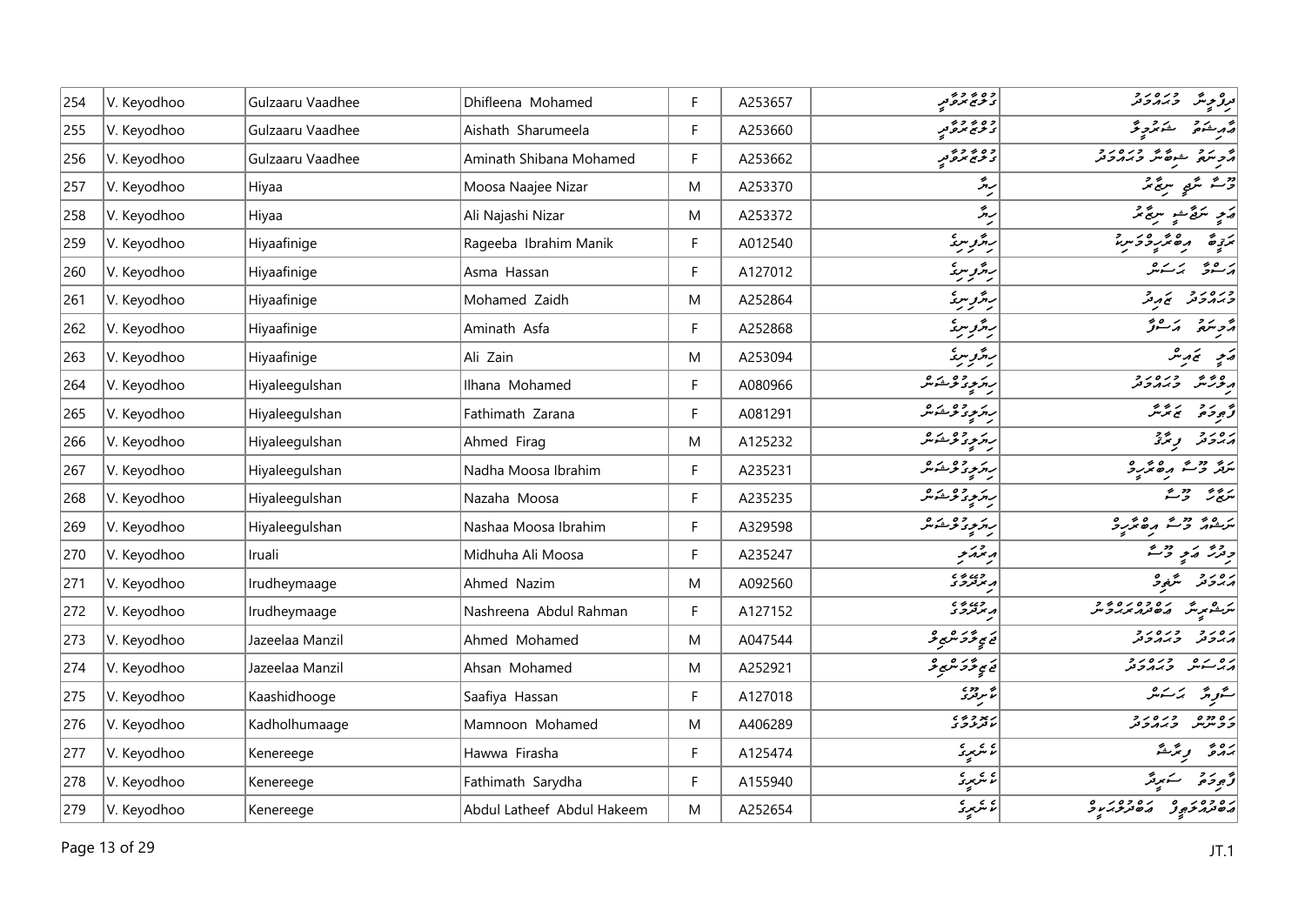| 280 | V. Keyodhoo | Lilymaage       | Abdul Sattar Ahmed         | M           | A027989 | و و د ؟<br>  ر و                                | גם כם גם כב הגם גב<br>הם <i>נה – יהפיג</i> הגבת  |
|-----|-------------|-----------------|----------------------------|-------------|---------|-------------------------------------------------|--------------------------------------------------|
| 281 | V. Keyodhoo | Lilymaage       | <b>Adam Shareef Yoosuf</b> | M           | A065030 | ووڈء                                            | وره شهرو « ده<br>درد شهرو «سنو                   |
| 282 | V. Keyodhoo | Lilymaage       | Ahmed Aleef Yoosuf         | M           | A252333 | و و د ؟<br>  ر و                                | נים בין בין פי פי<br>ג' ביט, ג' פיצי היו בין     |
| 283 | V. Keyodhoo | Lilymaage       | Hammadh Hameedh            | M           | A252335 | ووڈ ء<br>ر                                      | رە دو.<br>بەردىر بەدىر                           |
| 284 | V. Keyodhoo | Maafolhey Aage  | Mohamed Azim               | M           | A127116 | ه مور، د ،<br><mark>5 ژ</mark> ژمر              | ورەر د د                                         |
| 285 | V. Keyodhoo | Maafolhey Aage  | Moosa Asim                 | M           | A127117 | ه مورد و ،<br><mark>5 ت</mark> وعرا <i>ز</i> ک  | رح پڻ جو                                         |
| 286 | V. Keyodhoo | Maafolhey Aage  | Aishath Eanash             | F           | A253062 | ه برد، د ،<br>تر تو پر د                        | وكركو ويركث                                      |
| 287 | V. Keyodhoo | Maafolheyge     | Ibrahim Shinaan            | M           | A253061 | ەيدى ،<br>تركرىر                                | رەنزىر ئىسترىش                                   |
| 288 | V. Keyodhoo | Maafolheyge     | Mohamed Shahumu            | M           | A253064 | ەيدى ،<br>5 تۇ ئى ي                             | ورەر د دوو                                       |
| 289 | V. Keyodhoo | Maas            | Mohamed Raha               | M           | A050929 | ۇ شە                                            | ورەرو رو                                         |
| 290 | V. Keyodhoo | Maas            | Khalidha Ahmed             | F           | A126963 | ۇ شە                                            | أرَّحِيَّرَ الأبرونر                             |
| 291 | V. Keyodhoo | Maas            | Fathimath Shana Mohamed    | $\mathsf F$ | A252309 | ۇ شە                                            | وٌ و د و دره د و در د                            |
| 292 | V. Keyodhoo | Minivan Asseyri | Safiyya Hussain            | F           | A127157 | حەسى ھەرەر مەسىر<br>مەسىر ھەرەر مىسىر           | سكوماه المركبات                                  |
| 293 | V. Keyodhoo | Muragamaage     | Ali Ahmed                  | M           | A115905 | و ر ر » »<br>تر بور و ی                         | ړې د پرورو                                       |
| 294 | V. Keyodhoo | Naseemee Villa  | Sulaiman Mohamed           | M           | A127148 | ىئرسوچە بۇ گە                                   | ويحمد والملاحدة                                  |
| 295 | V. Keyodhoo | Naseemee Villa  | Adam Naseeh                | M           | A127164 | ىئرسوچە بۇ                                      | أرمزده لترسير                                    |
| 296 | V. Keyodhoo | Naseemee Villa  | Aminath Naseera            | F           | A127165 | ىئەسىز <sub>ىر ب</sub> ۇ                        | وحريتكم الترسونتر                                |
| 297 | V. Keyodhoo | Naseemee Villa  | Seema Hassan               | F           | A127166 |                                                 | سوگە ئەسكىر                                      |
| 298 | V. Keyodhoo | Nasmaa Manzil   | Nakhma Adam                | $\mathsf F$ | A252983 | ىر <u>مۇم ئ</u> ور قى                           | سرژی<br>پەر ە<br>مەنىرى                          |
| 299 | V. Keyodhoo | Nikagasdhoshuge | Mariyam Shidhna            | F           | A051172 | سربر کر صدو دی<br>سربر کی مسئولاتری             | رەرە شەترىگر<br><i>دىترىر</i> ۇ شەت <i>ر</i> ىگر |
| 300 | V. Keyodhoo | Nikagasdhoshuge | Ibrahim Visam              | M           | A127126 | سربر کر دے دے<br>سربری سنگورس                   | رەنزىر وشر                                       |
| 301 | V. Keyodhoo | Nikagasdhoshuge | Fathmath Salwa             | F           | A130560 | سربر کر صدو دی<br>سربر کی مسکوٹرمر <sub>ک</sub> | تورد رەپر                                        |
| 302 | V. Keyodhoo | Nikagasdhoshuge | Mohamed Sifah              | M           | A253117 | سریز کر دے دے<br>سریزی سنفرس                    | و ر ه ر و<br>د بر پر تر<br>سىدۇ بر               |
| 303 | V. Keyodhoo | Nikagasdhoshuge | Sofwan Ibrahim             | M           | A253121 | ر ر ر ه پو د د<br>سردن کنستوسری                 | ينووس مەمرىرو                                    |
| 304 | V. Keyodhoo | OK Hulhagubai   | MOHAMMAD JAZLAAN UMAR      | M           | A252924 | $10355 - 40$                                    | כנסג כ-ג כשים- כג כ<br>בהמכת- בישיבית- מכית      |
| 305 | V. Keyodhoo | Rabee ee Ufaa   | Ahmed Jinah                | M           | A127199 | لترجو مروح                                      | رەر دېگر                                         |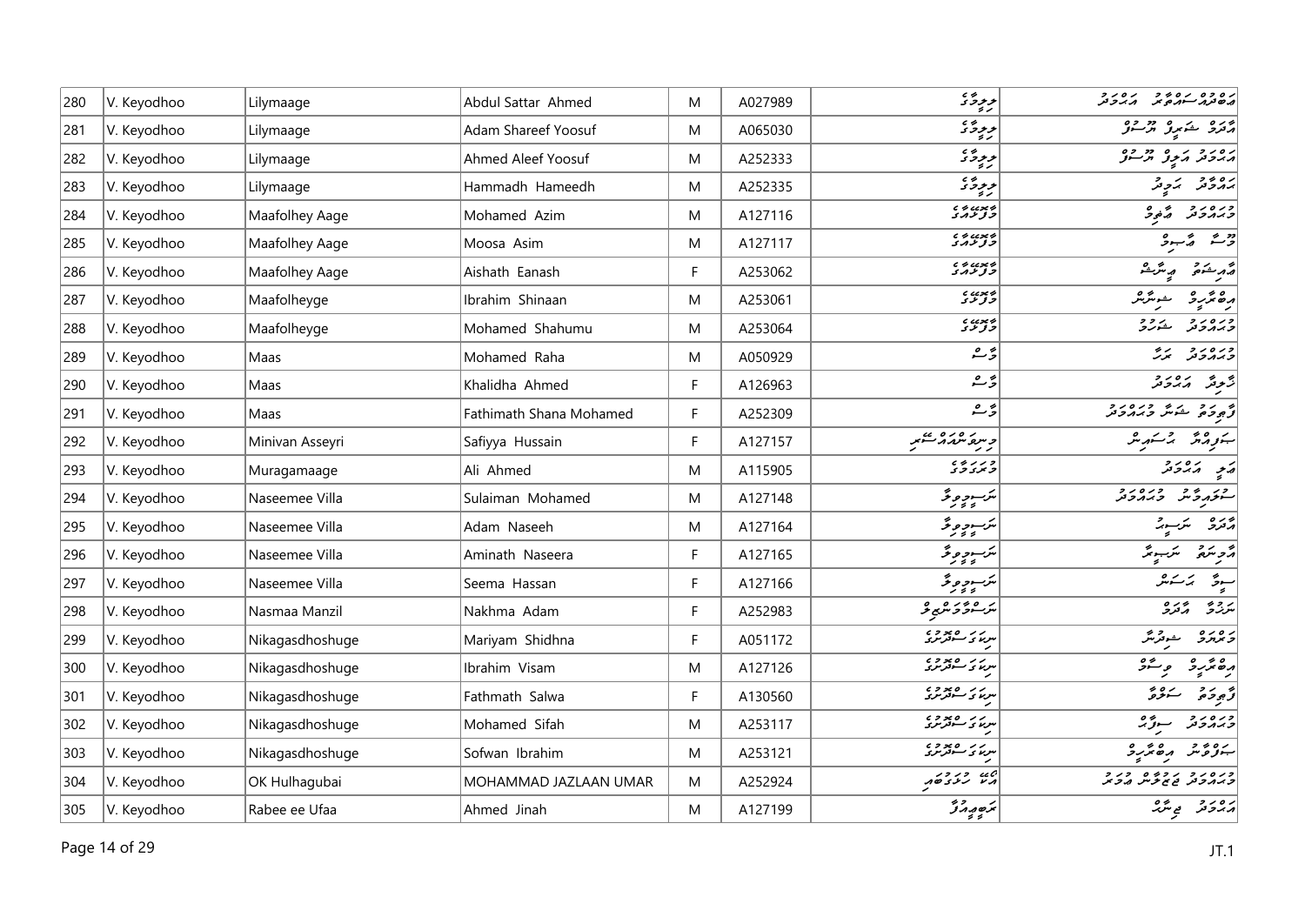| 306 | V. Keyodhoo | Ranbusthaanuge   | Mohamed Shafeeu           | M | A126944 | بر ۵ و ۵ و ۵ و ۷<br>مرس                      | و بر ه بر و<br>تر برگر تر<br>ڪُورِ ۾            |
|-----|-------------|------------------|---------------------------|---|---------|----------------------------------------------|-------------------------------------------------|
| 307 | V. Keyodhoo | Ranbusthaanuge   | Safiyya Qasim             | F | A126945 | بر ۵ و ۵ و <sup>و و</sup> ۶                  | سكروهر الأسبر                                   |
| 308 | V. Keyodhoo | Roashanee Manzil | Abdul Gadir Ahmed         | M | A047478 | ر<br>ئىرىشە <sub>س</sub> ېرىكە ئىرىگر        | גפרפריניג ג'יניב                                |
| 309 | V. Keyodhoo | Roashanee Manzil | Moosa Niyaz               | M | A068655 | ترىشە يېرى تىرى ۋ                            | وز شهر پره<br>د سرگ                             |
| 310 | V. Keyodhoo | Roashanee Manzil | Mohamed Munaz             | M | A122237 | ئرىشە <sub>مو</sub> ىخ م <sup>ى</sup> رىجە ق | ورەر د دەھ<br>دىرمەتر دىترى                     |
| 311 | V. Keyodhoo | Roashanee Manzil | Aishath Zidna             | F | A253166 | ترىشە يېرى تىرىپو ئى                         | ۇرمىشكە ئىقرىتر                                 |
| 312 | V. Keyodhoo | Roashanee Manzil | Hussain Muvaz             | M | A253167 | ئرىشە <sub>س</sub> رىز تىرى <sub>م</sub> ئى  | جر شهر شهر المحتفظ ج                            |
| 313 | V. Keyodhoo | Roashaneege      | Mohamed Misbah            | M | A123706 | ترىشەسرىگە                                   | כנסנכ כהיסי.<br>כממכנג כהיסמ                    |
| 314 | V. Keyodhoo | Roashaneege      | Aminath Salma             | F | A127132 | ترڪسري                                       | سترونج<br>ۇ جە ئىدۇ                             |
| 315 | V. Keyodhoo | Roashaneege      | Aishath Yumna             | F | A127133 | ە<br>ئىرىشەس <sub>ىي</sub> ر                 | و دره ده ور                                     |
| 316 | V. Keyodhoo | Rose House       | Ali Mufeed Hussain        | M | A127118 | ە يەر دەپ                                    | ړې د ړه پر شهر شر                               |
| 317 | V. Keyodhoo | Rose House       | Ibrahim Shareef           | M | A148500 | ە يەر دەپ                                    | ره پر ره<br>ره ټر ره<br>شقە بىرى                |
| 318 | V. Keyodhoo | Rose Mead        | Mohamed Niushad           | M | A127175 | ە ھ<br>ئىرىج ج                               | כנסנים ייתר ביב                                 |
| 319 | V. Keyodhoo | Rose Mead        | Ibrahim Nisvaan           | M | A253407 | 0 ء ۾ ج<br>مربح ح <sub>ي</sub> ء             | رەتۇر ئىرسىۋىر                                  |
| 320 | V. Keyodhoo | Shabaab          | Shaba Aboobakuru Mohamed  | F | A253089 | شۇھ                                          | ر ده رددر د در در در<br>شرخ مان موسیق در ماند   |
| 321 | V. Keyodhoo | Shiny Star       | Nabith Naeem              | M | A253032 | ىشەر سرىشقۇ بىر<br>————————————————————      | شەم سەرد                                        |
| 322 | V. Keyodhoo | Soama            | Khadheeja Sidhana Ibrahim | F | A253101 | مشوشح                                        | زَمِرِیَجُ –مِتَرُسَّر مِرْہ مُرے               |
| 323 | V. Keyodhoo | Sosun Villa      | Mohamed Nashid            | M | A149047 | ج ئەنگە <u>بۇ ئ</u> ە                        | ورەر د شەر<br><i>دىد</i> ەر تەشەھ               |
| 324 | V. Keyodhoo | Thiburoazuge     | Waheeda Ahmed             | F | A070506 |                                              | ار په کېږي کې د کارونکر کې د کل                 |
| 325 | V. Keyodhoo | Thiburoazuge     | Shiyama Ibrahim           | F | A125097 | <br>  موضوع د                                | ەر ھەترىر 3<br>رەھ تىرىر 3<br>شەدگر             |
| 326 | V. Keyodhoo | Thiburoazuge     | Aishath Abdul Kareem Adam | F | A126988 |                                              |                                                 |
| 327 | V. Keyodhoo | Thiburoazuge     | Mohamed Abdul Kareem      | M | A126989 | د ۵ و ۷<br>مو <b>ن</b> مربح ک                |                                                 |
| 328 | V. Keyodhoo | Thiburoazuge     | Ahmed Abdul Kareem        | M | A126990 |                                              | גם גב גם כבי גם<br>גגבה גם הקיבט <sub>א</sub> ב |
| 329 | V. Keyodhoo | Thiburoazuge     | Aminath Abdul Kareem      | F | A252466 | 5500                                         | ה כ הם הסיניב הב                                |
| 330 | V. Keyodhoo | Thiburoazuge     | Adam Ziyan Abdul Kareem   | M | A252470 | 55000                                        | בנס <sub>מ</sub> ואיל נספט <sub>מ</sub> פ       |
| 331 | V. Keyodhoo | Thiburoazuge     | Fathimath Shamhaa         | F | A252473 | $rac{1}{5500}$                               | أقرم وحرمته والمحافظ                            |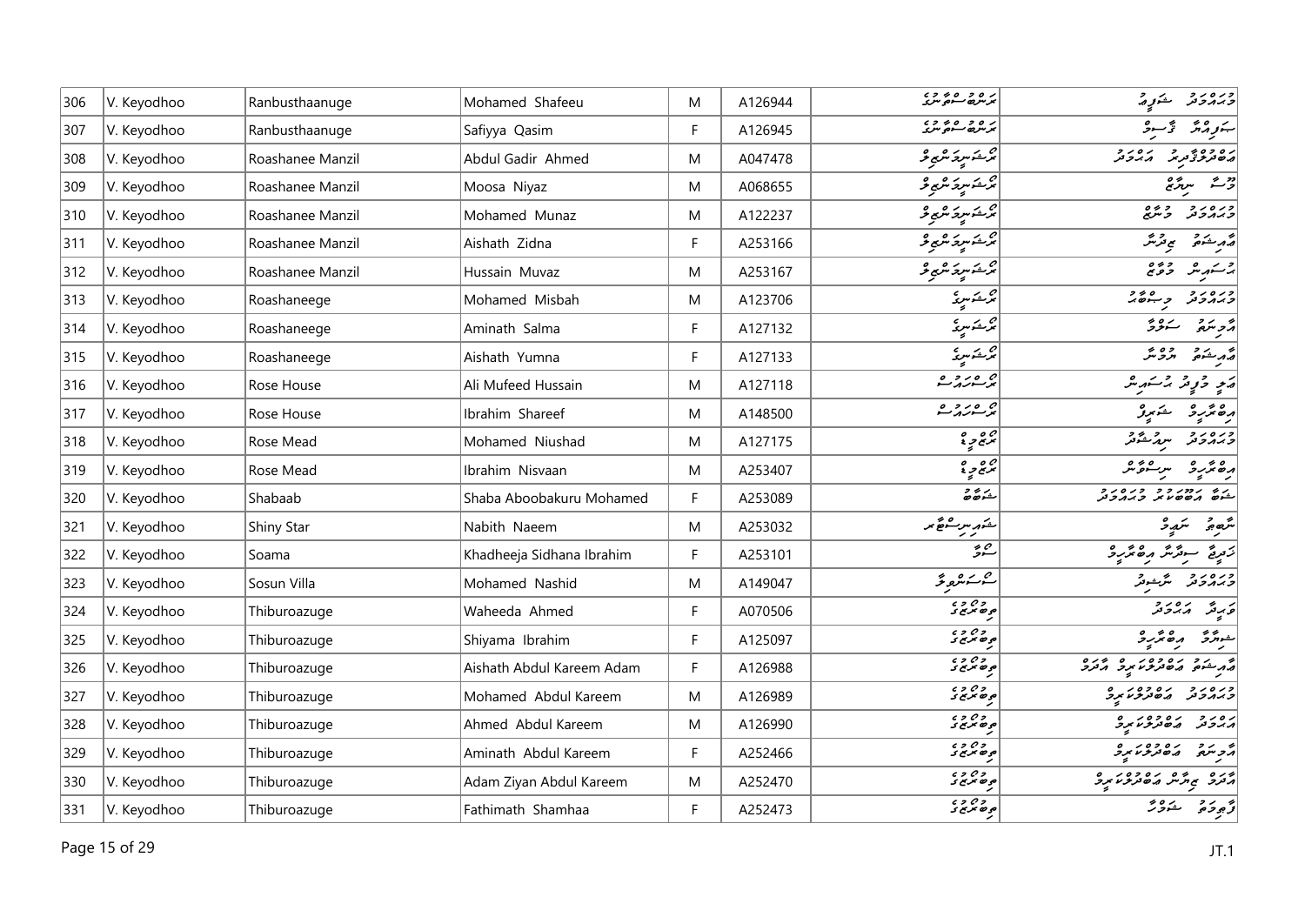| 332 | V. Keyodhoo  | Three Star      | Fathimath Shabeena    | F           | A079423 | ە ئېرىشى ئىر<br>م                         | و و د و سنوره سر<br>و و د و و سنوره سر<br>سنوی دره دره برسیدگر |
|-----|--------------|-----------------|-----------------------|-------------|---------|-------------------------------------------|----------------------------------------------------------------|
| 333 | V. Keyodhoo  | Three Star      | Shaza Abdul Rasheed   | F           | A235240 | <sub>ھی مو</sub> رے <sub>کا</sub> بر      |                                                                |
| 334 | V. Keyodhoo  | Unimaage        | Mohamed Najaah        | M           | A081028 | د سرچ پر<br>مرسرچ پر                      | ورەرو روو                                                      |
| 335 | V. Keyodhoo  | Unimaage        | Suvaida Adam Naseer   | F           | A081029 | وحسره ي                                   | رور مدیر محمده است استخرار                                     |
| 336 | V. Keyodhoo  | Unimaage        | Fazna Adam Naseer     | $\mathsf F$ | A126993 | د سرچ د                                   | ترج مگر مرکزی مرکب می                                          |
| 337 | V. Keyodhoo  | Unimaage        | Fathmath Maha Mohamed | F           | A235057 | ۾ سرچ <sub>ي</sub>                        | و دو رو دره دو                                                 |
| 338 | V. Keyodhoo  | Unimaage        | Saadhin Hassan Nizar  | M           | A235096 | د<br>مسرچۍ                                | گورنگر برکسکر سرچ بر                                           |
| 339 | V. Keyodhoo  | Vanilla ge      | Naish Mohamed Naeem   | ${\sf M}$   | A377141 | ،<br>ئەسرىۋى                              | شر و درور در سمده                                              |
| 340 | V. Keyodhoo  | Venus Villa     | Fathimath Shahida     | F           | A071107 | م <sub>وسك</sub> ر سفر عر                 | و و د هم شرقه                                                  |
| 341 | V. Keyodhoo  | Venus Villa     | Saada Abdul Latheef   | F           | A125520 | <sub>حي</sub> سَرَ ش <sub>مو</sub> مَحْ   | ر دور ده ده در در د                                            |
| 342 | V. Keyodhoo  | Venus Villa     | Aminath Shaheedha     | F           | A125521 | <sub>جە</sub> بىئرىش <sub>ى</sub> جەڭر    | أترجر متكر المتكر وتكر                                         |
| 343 | V. Keyodhoo  | Venus Villa     | Hawwa Ali Didi        | F           | A252999 | <sub>جە</sub> بىئە سىرىتىمى<br> -         | ره د ودرد<br>ارده د ودرد                                       |
| 344 | V. Keyodhoo  | Venus Villa     | Viam Ibrahim          | F           | A253010 | ە ئىر شەھ ئۇ                              | رەپرى <sub>رى</sub><br>جەڭر                                    |
| 345 | V. Keyodhoo  | Venus Villa     | Ismail Yashau Ibrahim | ${\sf M}$   | A341914 | ە بەر ش <sub>ەھ</sub> رۇ                  |                                                                |
| 346 | V. Keyodhoo  | Venus Villa     | Naeesha Ibrahim Ali   | F           | A351631 | <sub>عو</sub> مئر ش <sub>وع</sub> وً      | سَمِيشَ مِـ صَحَّرِ - صَحِي                                    |
| 347 | V. Keyodhoo  | Violet Villa    | Ali Ikram             | ${\sf M}$   | A151140 | ا ئەر ئۇھ <sub>ى ب</sub> ۇ                | $rac{1}{2}$                                                    |
| 348 | V. Keyodhoo  | Violet Villa    | Hawwa Maisha Ibrahim  | F.          | A252762 | ئەرى <i>ۋە دې</i> گە                      | גום בגיב גם בקב                                                |
|     | V. Rakeedhoo |                 |                       |             |         |                                           |                                                                |
| 349 | V. Rakeedhoo | Aabaadhuasseyri | Moosa Rameez          | ${\sf M}$   | A081757 | ۶۶۶ و ره ۵۷<br>مان محمد در ک              | ژمسهٔ پر پر پ                                                  |
| 350 | V. Rakeedhoo | Aavaaz          | Abdulla Fahumee       | M           | A247598 | ره ه ه<br>در ه م                          | بره والله تررمي                                                |
| 351 | V. Rakeedhoo | Alhivilaage     | Sajida Abdul Azeez    | $\mathsf F$ | A126907 | بر د و د د .<br>مرد و د د                 | ره وه در ه<br>پره ترڅه یې ی<br>ستھوتر                          |
| 352 | V. Rakeedhoo | Alhivilaage     | Soodha Abdul Azeez    | F           | A151161 | پر در دی<br>پر در دی                      | כחבי גם כם גב<br>המהבת השבת בה ב                               |
| 353 | V. Rakeedhoo | Ameenaa Manzil  | Ali Abdul Wahhab      | ${\sf M}$   | A114728 | ر <sub>َح</sub> پرَ دَ بر <sub>ي</sub> وَ | 02010701<br>CARACTER                                           |
| 354 | V. Rakeedhoo | Araakuri        | Ahmed Sinan           | ${\sf M}$   | A126836 | لرودير                                    | ەرە سەئۇنىڭ                                                    |
| 355 | V. Rakeedhoo | Araakuri        | Hussain Dawood        | M           | A153067 | لرودير                                    |                                                                |
| 356 | V. Rakeedhoo | Araakuri        | Aslam Sinan           | M           | A155035 | لرعزة                                     | ر 200 سىرتىر                                                   |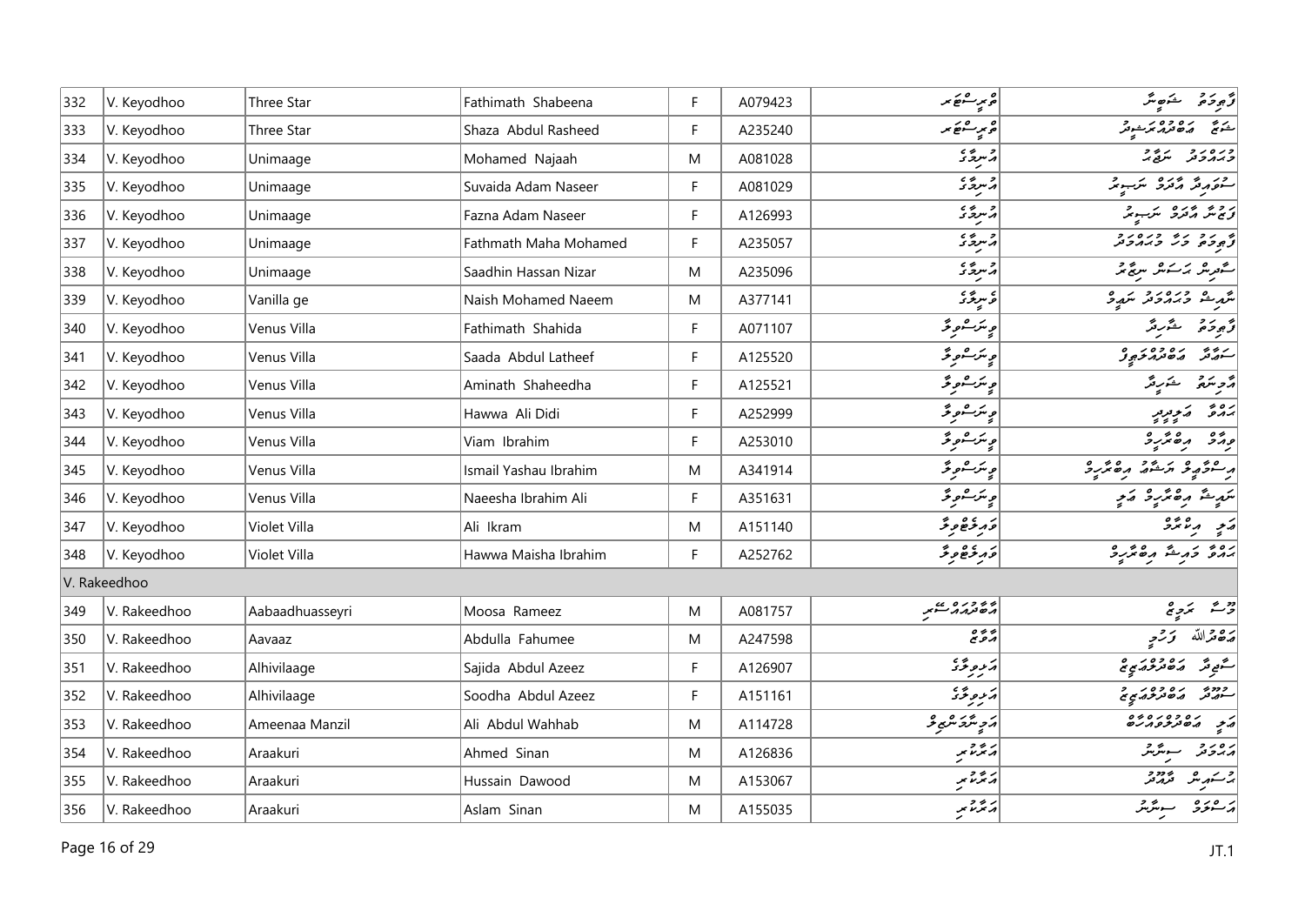| 357 | V. Rakeedhoo | Araakuri          | Amaany Hussain           | F           | A251498 | لرمجرة مبر                                             | ړ وگر پر شوه شر شر<br>مخ                         |
|-----|--------------|-------------------|--------------------------|-------------|---------|--------------------------------------------------------|--------------------------------------------------|
| 358 | V. Rakeedhoo | Athireege         | Hassan Ibrahim           | M           | A126913 | ړ<br>مرموسونه                                          |                                                  |
| 359 | V. Rakeedhoo | <b>Beach Rest</b> | Ali Zareer               | M           | A075298 | ەم كىرىك ھ                                             |                                                  |
| 360 | V. Rakeedhoo | Benhaage          | Khadeeja Mohamed Manik   | F           | A061237 | ې ۵ پرې<br>خ <i>ه مرگ</i> <sub>ک</sub>                 | .<br>לעש כגורכנקליטי                             |
| 361 | V. Rakeedhoo | Benhaage          | Aishath Ahmed            | F           | A082664 | ې ۵ پرې<br>ح <i>ه مربر</i> <sub>ک</sub>                | د د ده ده د د د                                  |
| 362 | V. Rakeedhoo | Benhaage          | Zulaikha Mohamed         | F           | A126859 |                                                        | يحور ورودو                                       |
| 363 | V. Rakeedhoo | Benhaage          | Tholhath Hussain         | M           | A247947 |                                                        | رەرد جەكتەر ش                                    |
| 364 | V. Rakeedhoo | Dhoadhi           | Mohamed Zareer           | M           | A112273 | تحرمر                                                  | כנים בי התיי                                     |
| 365 | V. Rakeedhoo | Dorency Villa     | Moosa Hussain            | M           | A025794 | م<br>كې ئەشرىسوم <b>ى</b> ر                            | دوسته برستهر مر                                  |
| 366 | V. Rakeedhoo | Dorency Villa     | Mohamed Hussain          | M           | A052465 | م مگر شروع<br>مسیح                                     | وره رو و مهرش                                    |
| 367 | V. Rakeedhoo | Dorency Villa     | Hussain Zareer           | M           | A085968 | م دي آهي شوه محمد<br>مستقبل محمد                       | برسكور كالمجامية                                 |
| 368 | V. Rakeedhoo | Dorency Villa     | Ilhama Mohamed           | F           | A153020 | م<br>كې مر شرور ده ځ                                   | و ره ر د<br><i>د ب</i> رگرفر<br>ەردىرى           |
| 369 | V. Rakeedhoo | Dorency Villa     | Abdulla Zareer           | M           | A249633 | ە بەيدىن <sub>موق</sub> ى<br>ئابرىل <sub>رىسو</sub> رى | پره قرالله تج سر تر                              |
| 370 | V. Rakeedhoo | Eagle Nest        | Saahiya Abdul Muhusin    | $\mathsf F$ | A125743 | پروپر ص <u>ف</u> ع                                     | ر در ده ده ده ده .<br>سرمر ده ترود بر در         |
| 371 | V. Rakeedhoo | Eagle Nest        | Khalid Abdul Muhusin     | M           | A146393 | وكالحاشر فاقفح                                         | و ده ده وه وه می<br>زوند م <i>ه فرود ب</i> ر سوش |
| 372 | V. Rakeedhoo | Eagle Nest        | Saadhuna Abdul Muhusin   | F           | A249803 | پروپر صفح                                              | د در ده ده ده ده سورگر<br>سورگر در محمد در در    |
| 373 | V. Rakeedhoo | Farudhaa          | Zawadha Abdul Azeez      | F.          | A085538 | ر و پژ                                                 | ر و ده وه در د                                   |
| 374 | V. Rakeedhoo | Farudhaa          | Suwaidha Abdul Azeez     | F           | A111063 | ر و بر<br>تر برتر                                      | مورش مەدەمە                                      |
| 375 | V. Rakeedhoo | Farudhaa          | Fathmath Ziyaadhaa Zahir | F           | A235352 | ىر جەنگە<br>تو بىرتىر                                  | توجوخو بالمنتز لمجربته                           |
| 376 | V. Rakeedhoo | Femoaraage        | Seema Hussain            | $\mathsf F$ | A132663 | ړ <i>۵ و</i> ړ<br>و <del>ر</del> بر ړ                  | سوۋە ئەسكىرىش                                    |
| 377 | V. Rakeedhoo | Finihiyaage       | Mariyam Hussain          | $\mathsf F$ | A052464 | او مىرىدى<br>سىرىدى                                    | دەرە جەمئىر                                      |
| 378 | V. Rakeedhoo | Finihiyaage       | Khadeeja Moosa           | F           | A106356 | و سربر پژی<br>تر بر برگ                                | أرَسٍ فَمَرْ رَبِّسُ الْمُرْسَمَّةِ              |
| 379 | V. Rakeedhoo | Finivaage         | Fathmath Yumna Ahmed     | F           | A102023 | و سرچ ی<br>تر سرچ ت                                    | و دو وه ده ده دو                                 |
| 380 | V. Rakeedhoo | Finivaage         | Shujau Ahmed             | M           | A122236 | وسرچء<br>تر                                            | روپور بره بر د<br>شونع پر برگرفتر                |
| 381 | V. Rakeedhoo | Garden            | Easa Fazeel              | M           | A247743 | ۇ بىر يۇ بىر                                           | پەشقا كەنبەقى                                    |
| 382 | V. Rakeedhoo | Golden Moon       | Ameena Abdul Kareem      | F           | A032527 | ہ و ر ودد و<br>تح <b>ی ت</b> سرچ س                     | ړ په ده ده د و                                   |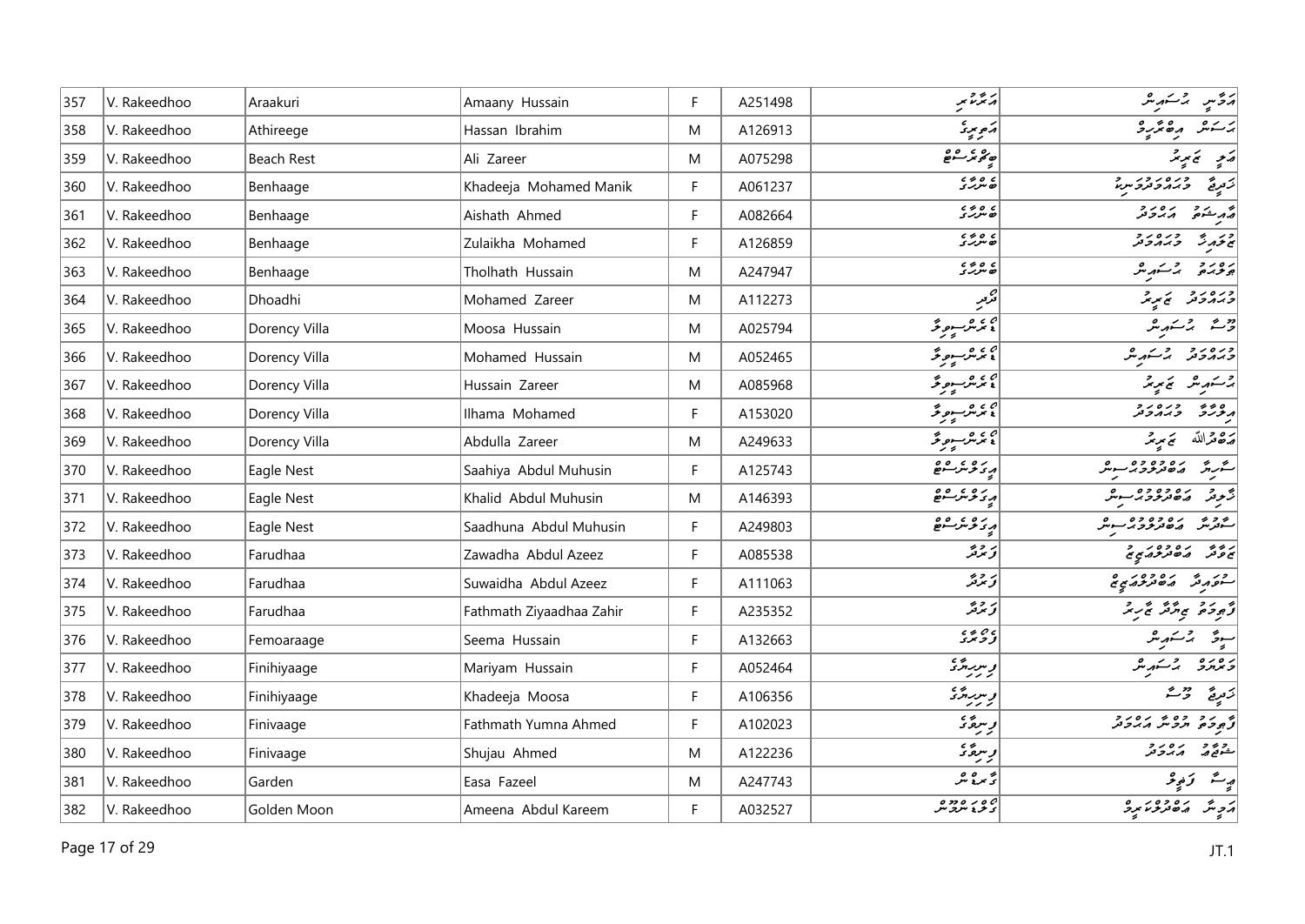| 383 | V. Rakeedhoo | Golden Moon         | Fathimath Fazna       | F  | A075788 | ہ ور ودد و<br>تح <b>ری</b> سرچ س     | توجوخوا تونا                                                           |
|-----|--------------|---------------------|-----------------------|----|---------|--------------------------------------|------------------------------------------------------------------------|
| 384 | V. Rakeedhoo | <b>Haazal House</b> | Ashfa Shareef         | F. | A126924 | پەر ەر جەم<br><i>رىنج بۇر</i> ئە     | ىرشۇتى<br>شەمرۇ                                                        |
| 385 | V. Rakeedhoo | Haazal House        | Muneeza Shareef       | F. | A126925 | پەر ەر جەم<br><i>رىنج بۇر</i> ئە     | د مېږينځ<br>تو<br>ے کیمیوٹر<br>من                                      |
| 386 | V. Rakeedhoo | Heenaamaage         | Mariyam Thamannee     | F. | A247011 | ر پوځ په<br>برنتړن ت                 | ر ه ر ه<br><del>ر</del> بربرگ<br>ىر ئەھرىبر                            |
| 387 | V. Rakeedhoo | Heenaamaage         | Azmeen Hassan         | M  | A247155 | ر پژو <sup>ي</sup>                   | برسەچر<br>ېر چ <sub>ې ت</sub> ر<br>موج                                 |
| 388 | V. Rakeedhoo | Heyzleen            | Mariyam Shahuza       | F  | A125944 | ر، ج <sub>مح</sub> بشر               | ر ه بر ه<br><del>د</del> بربر د<br>ے تر تج                             |
| 389 | V. Rakeedhoo | Heyzleen            | Easa Khaleel          | M  | A126843 | رمج محب محر                          | ړ شه د د په د                                                          |
| 390 | V. Rakeedhoo | Heyzleen            | Fathimath Shimla      | F. | A126850 | يەھ بېرىتر.<br>س                     | أوُّبُوحَ مَّ شَوَحَ حَ                                                |
| 391 | V. Rakeedhoo | Hirudhugasdhoshuge  | Mohamed Amil          | M  | A093509 | ر و و ر _ە يو و ،<br>ر بوتوى سىقوموى | و ر ه ر د<br><i>و پر</i> پر تر<br>رژ د ژ                               |
| 392 | V. Rakeedhoo | Hiyaa               | Ibrahim Fazeel        | M  | A025273 | ىرىتر                                | ەرھەترىر <sup>ى</sup><br>تزىنبەتھ                                      |
| 393 | V. Rakeedhoo | Hiyaa               | Adam Fazeel           | M  | A125245 | رپڙ                                  | په ره<br>د ترو<br>تزىچە                                                |
| 394 | V. Rakeedhoo | Hiyaleege           | Hassan Zareer         | M  | A001709 | رېزېږ <sup>ي</sup><br>م              | برست پرېژ                                                              |
| 395 | V. Rakeedhoo | Hiyaleege           | Zulfa Ahmed           | F  | A045408 | رېزىپە <sup>ي</sup>                  | وه د درو<br>بحنوتی مدرومر                                              |
| 396 | V. Rakeedhoo | Hiyaleege           | Adam Zareer           | M  | A126902 | رېزېږ <sup>ي</sup>                   | أرتمر وسيمج سيرمر                                                      |
| 397 | V. Rakeedhoo | Hiyaleege           | Ameena Ahmed          | F  | A126903 | رېزىپە <sup>ي</sup>                  | ړَ پر ډر در                                                            |
| 398 | V. Rakeedhoo | Hiyaleege           | Aseela Fahmee         | F. | A249973 | رېزېږ <sup>ي</sup>                   | ەكەسپەنى كەرمىي                                                        |
| 399 | V. Rakeedhoo | Huzeyliya           | Ibrahim Shareef       | M  | A049771 | د در<br>رسم مودگر                    | دە ئەرد<br>شەمرىر                                                      |
| 400 | V. Rakeedhoo | Huzeyliya           | Athifa Yahya          | F  | A132636 | دی <sub>نا م</sub> حر پژ             | ومجوقر<br>بر و پر                                                      |
| 401 | V. Rakeedhoo | Irumatheege         | Haleemath Moosa       | F. | A126865 | ېر پر دې د<br>ر                      | دومع<br>برَجِرة هُ                                                     |
| 402 | V. Rakeedhoo | Irumatheege         | Imthiyaz Moosa        | M  | A127364 | ېر بر دې<br>بر بر دې                 | ه د څو پر ځ<br>مر<br>دو مح                                             |
| 403 | V. Rakeedhoo | Janbuge             | Rasheeda Ibrahim      | F  | A126820 | ر ه د ء<br>قع سر <i>ه د</i>          | ەرھ ئ <sup>ۆ</sup> ر ۋ<br>ىر<br>مۇسىيەتىر                              |
| 404 | V. Rakeedhoo | Janbuge             | Fareeda Abdul Rahman  | F  | A126860 | ر 2 مرد ء<br>قع سر <i>ھ ي</i>        | ر ه وه ر ه د ه<br>پره تربر <i>برب</i> رو س<br>وً برِدَّر               |
| 405 | V. Rakeedhoo | Janbuge             | Abdul Rahman Adam     | M  | A151890 | ر ۵ ۶ ء<br>قع سر <i>ھ ی</i>          | ر ه و ه ر ه ر و و<br>پرې تر پر بر تر سر                                |
| 406 | V. Rakeedhoo | Janbuge             | Adam Abdul Rahman     | M  | A158079 | ر ۵ ۶ ء<br>قع سر <i>ھ ی</i>          | ر ه وه ر ه د ه<br>پره تربر تر تر<br>یور ہ<br>درگر                      |
| 407 | V. Rakeedhoo | Janbuge             | Fareesha Abdul Rahman | F  | A246989 | ر د د د<br>تع سرچ د                  | ر ه و ه ر ه د و<br>پره تربر <del>ت</del> ربر<br>ا توسيستگ              |
| 408 | V. Rakeedhoo | Janbuge             | Fazeela Abdul Rahman  | F  | A246994 | ر ه و ء<br>ق سرچ <sub>ک</sub>        | ر ده ده ده ده د <del>د د</del><br>تر <i>خی د ه</i> ه <i>در مرد د</i> س |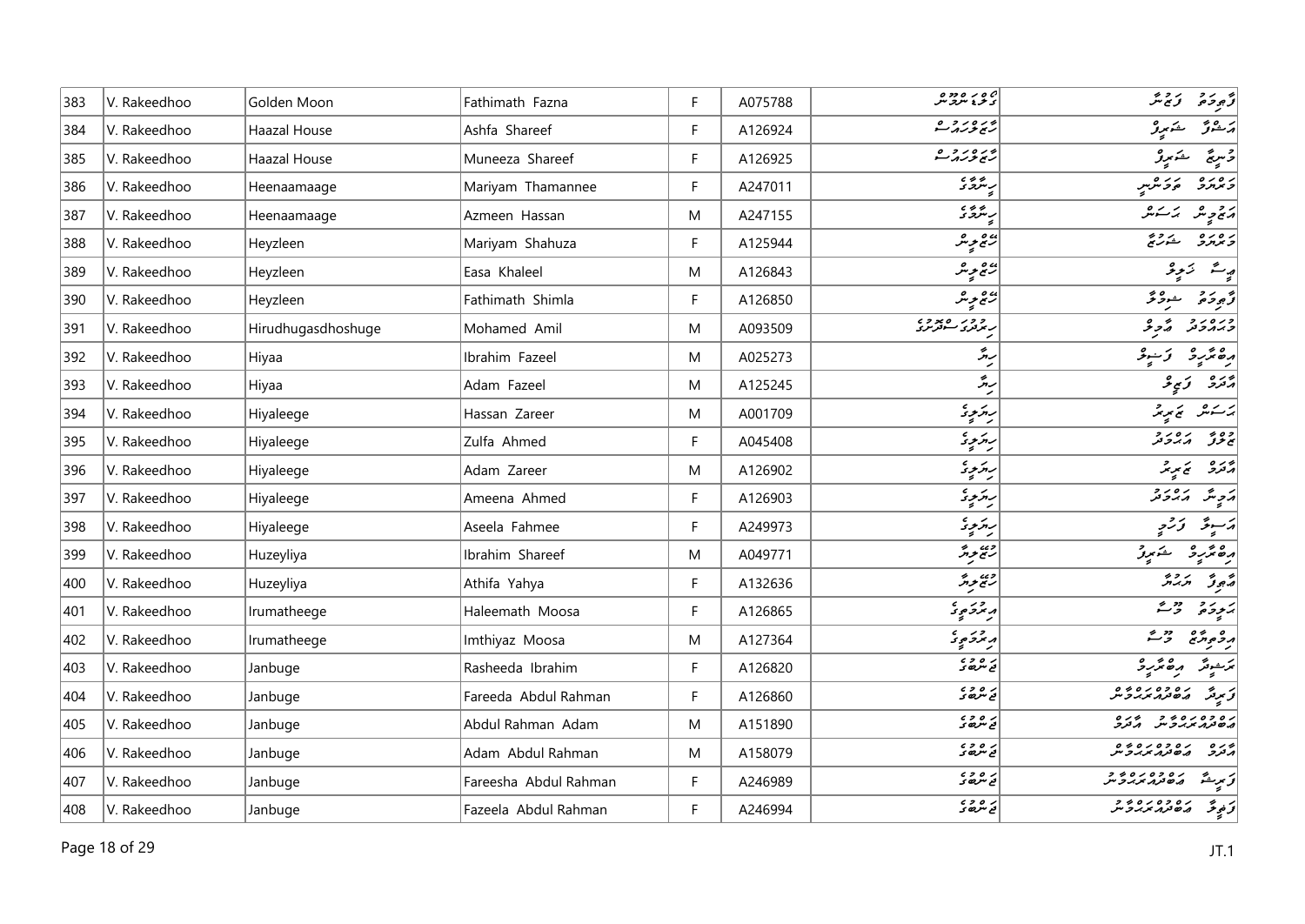| 409 | V. Rakeedhoo | Light House        | Aishath Mohamed Manik       | F         | A126815 | تزرع ئەزم                                 | و مشور ورور ور مرد                           |
|-----|--------------|--------------------|-----------------------------|-----------|---------|-------------------------------------------|----------------------------------------------|
| 410 | V. Rakeedhoo | Luxury Wood        | Ahmed Jaleel                | M         | A054234 | ر ەر<br>ئۆرىنى مېرى                       | برەرد يەرو                                   |
| 411 | V. Rakeedhoo | Luxury Wood        | Ali Zahir                   | M         | A063916 | تره بر سرح و                              | أەسمجە سىم سىرتىر                            |
| 412 | V. Rakeedhoo | Luxury Wood        | Mariyam Jaudha Jaleel       | F         | A235318 | پره پر پرو ه<br>  ټرنو ټولونکو            | גם גם גבוב הבית                              |
| 413 | V. Rakeedhoo | Manzil             | Sharuhan Ali                | ${\sf M}$ | A251426 | ئەشىر ۋ                                   | شەرژىتر كەير                                 |
| 414 | V. Rakeedhoo | Manzil             | Aminath Sham'aa Ali         | F         | A251428 | ئەش <sub>ىپ</sub> بۇ                      | أأد سرة الشره والمحمد ورامج                  |
| 415 | V. Rakeedhoo | Meeranmaage        | Fathimath Zaina Abdul Ganee | F         | A248814 | ا <sub>حە</sub> ئىر شرىرى<br>ئ            | و د د د برگ ره دورس<br>د وده نم د که هامر در |
| 416 | V. Rakeedhoo | Narugis Vaadhee    | Ahmed Zameer                | M         | A077005 | ىئر <i>پرېم</i> كەنتى كېيە<br>مەسرىس كىيە | رەرو شوپر                                    |
| 417 | V. Rakeedhoo | Narugis Villa      | lqbal                       | ${\sf M}$ | A126899 | ىئرى <sup>تى</sup> رىشوقە                 | بە ۋە ئو                                     |
| 418 | V. Rakeedhoo | Ranhadhuvarudheyge | Ali Rasheed                 | M         | A033607 | ر ہ ر د ر دے ،<br>برس ژمرو برمرد          | أركمني المركب وتر                            |
| 419 | V. Rakeedhoo | Ranhadhuvarudheyge | Sakeena Abdulla             | F         | A086743 | ر ٥ ر ۶ ر ۶ ده ٤<br>برس رترو برتری        | سَمَّد سَرَّ صَدَّاللَّه                     |
| 420 | V. Rakeedhoo | Rizna Manzil       | Ali Umar Manik              | M         | A121340 | ىر چىر ئەر شىر بۇ                         | ה בנבנית                                     |
| 421 | V. Rakeedhoo | Silver Star        | Ibrahim Rasheed             | M         | A065466 | سوفرة شقع                                 | ەرھەترىر <sup>ى</sup><br>ىمەسىيە قىر         |
| 422 | V. Rakeedhoo | Silver Star        | Ahmed Rasheed               | ${\sf M}$ | A115999 | –دى <i>ۋە ش</i> ۇھ بىر                    | ره رو بر<br>درونر برشونر                     |
| 423 | V. Rakeedhoo | Silver Star        | Abdul Azeez Ibrahim         | ${\sf M}$ | A116054 | - دې شوېچ پر                              | גפננק פ גפתק                                 |
| 424 | V. Rakeedhoo | Silver Star        | Hamza Rasheed               | M         | A151784 | پە ئۈر ئەرەپ <sub>ىر</sub>                | برەمج ئېزىشونگر                              |
| 425 | V. Rakeedhoo | Silver Star        | Nafiu Rasheed               | ${\sf M}$ | A151824 | - د <i>څو د ش</i> هیر                     | شَرورْ - سَرَڪونَرُ                          |
| 426 | V. Rakeedhoo | Silver Star        | Fathimath Sharoona          | F         | A251458 | - د <i>څو د ش</i> هیر                     | شە چرىتر<br>و مر د<br>تر موحر می             |
| 427 | V. Rakeedhoo | Silver Star        | Sharufa Abdul Azeez         | F         | A369769 | ە ئەر قىيە<br>سىر ئۇ ئەسىر                | ر د د و د<br>ر ه و و ر<br>پرځ تر پر دې       |
| 428 | V. Rakeedhoo | <b>Sunset View</b> | Hasim Shifaz                | ${\sf M}$ | A248799 | يە ئەھمەد                                 | رًّ سبزة<br>ے وگر ح                          |
| 429 | V. Rakeedhoo | Tharividhaage      | Fathimath Shifa             | F         | A126849 | اء مرو ٿري<br><u>ڪ</u>                    | وٌجوحه<br>شەۋ                                |
| 430 | V. Rakeedhoo | Tharividhaage      | Aminath Shifa               | F         | A151801 | اپر ہو تری<br>ان <i>تخ موج</i> د تری      | أأرمز<br>شدوگر                               |
| 431 | V. Rakeedhoo | Tharividhaage      | Abdulla Shafiu              | M         | A235323 | <br> ه مره ترد<br> ----                   | ەھىراللە<br>ستگور                            |
| 432 | V. Rakeedhoo | Udhares            | Hussain Rasheed             | ${\sf M}$ | A087312 | د ر ، م<br>مرتد بر م                      | چرىكىرىكى ئىركىيەتى                          |
| 433 | V. Rakeedhoo | <b>Udhares</b>     | Naseema Ibrahim             | F         | A121221 | د ر بر م<br>مرمر سه                       | برە ئۆرۈ<br>ىئەسىدۇ                          |
| 434 | V. Rakeedhoo | Villa De Light     | Safiya Mohamed              | F         | A126891 | <i>و ڏ</i> َ ۽ِ حَرم هُو                  | و ر ه ر د<br>تر پر پر تر<br>سُّورٍ پُرُ      |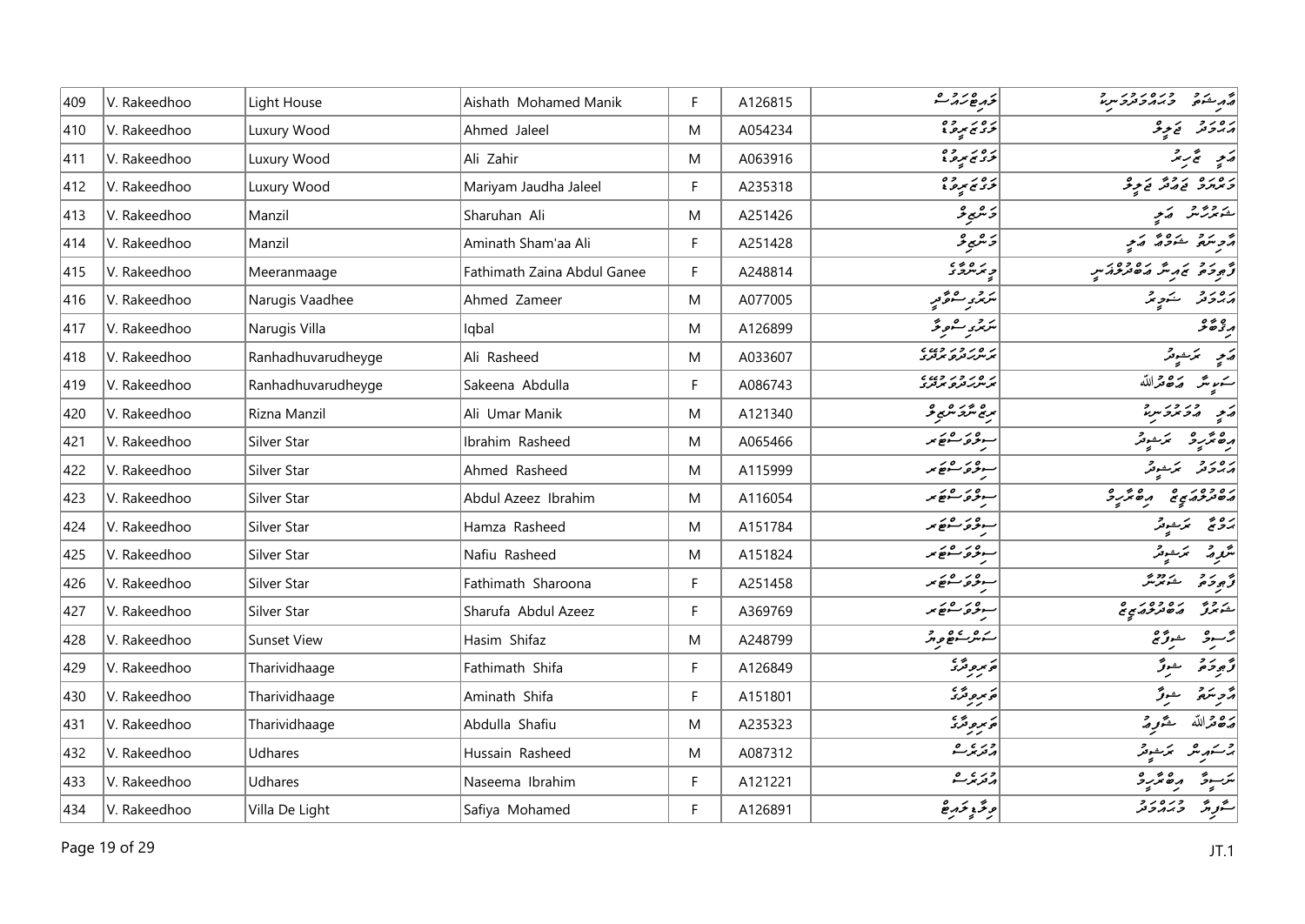| 435 | V. Rakeedhoo | Villa De Light   | Ibrahim Naail                | M         | A399177 | وقربوقره                                                                                                        | ەھترىرى شرىرى<br>رەمزىرى شرىرى    |
|-----|--------------|------------------|------------------------------|-----------|---------|-----------------------------------------------------------------------------------------------------------------|-----------------------------------|
| 436 | V. Rakeedhoo | Wafaa            | Sofwan Ahmed                 | M         | A127367 | ءً وَ                                                                                                           | بەدە بەرد                         |
|     | V. Thinadhoo |                  |                              |           |         |                                                                                                                 |                                   |
| 437 | V. Thinadhoo | Alivaage         | Fathimath Ruha Abdul rasheed | F         | A406661 | روپر                                                                                                            | و د د ده ده ده د د د              |
| 438 | V. Thinadhoo | Asseyri          | Nasra Ibrahim                | F.        | A071709 | لرەپىر                                                                                                          |                                   |
| 439 | V. Thinadhoo | Asseyri          | Nasreena Ahmed               | F         | A111148 | لره يهمر                                                                                                        | رە يېرىش مەدرە<br>سرىسىرىش مەدرەر |
| 440 | V. Thinadhoo | Asseyri          | Maayal Ibrahim               | M         | A153349 | لروييمر                                                                                                         | ديرو مقتربرو                      |
| 441 | V. Thinadhoo | Asurumage        | Ismail Naseer                | M         | A038708 | ر په ده ده ،<br>مرسونورۍ                                                                                        | أرسفو المحرور المترسور            |
| 442 | V. Thinadhoo | Asurumage        | Umar Adam                    | M         | A055497 | ر و و د »<br>پرستوری                                                                                            | ور و دره<br>در د مرکزو            |
| 443 | V. Thinadhoo | Asurumage        | Zunaira Umar                 | F.        | A083058 | ر و و د »<br>پرستوری                                                                                            | لتحسكر متحر المراجح               |
| 444 | V. Thinadhoo | Bulbulaage       | Zubaida Easa                 | F         | A090976 | د ه د د »<br>م <i>ه وه و</i> د                                                                                  |                                   |
| 445 | V. Thinadhoo | Bulbulaage       | Nafha Moosa                  | F.        | A415503 | د ه د د »<br>م <i>ه نوه نو</i> ر                                                                                | روم دور                           |
| 446 | V. Thinadhoo | Coral House      | Ahmed Waheed                 | M         | A075225 | پر رہ ر د م                                                                                                     | رەر دىر                           |
| 447 | V. Thinadhoo | Cute             | Zulfa Umar                   | F         | A090127 | برزء                                                                                                            | ده ده پر در د                     |
| 448 | V. Thinadhoo | Cute             | Ibrahim Easa                 | M         | A090128 | $\stackrel{\scriptscriptstyle 2}{\scriptscriptstyle 2}\stackrel{\scriptscriptstyle 2}{\scriptscriptstyle 2}\nu$ | رە ئۆرە بېرىش                     |
| 449 | V. Thinadhoo | Cute             | Shafaz Ibrahim               | M         | A250906 | برده                                                                                                            | شۇقى مەھمگەر                      |
| 450 | V. Thinadhoo | Cute             | Aminath Shaushan             | F         | A250908 | برژخ                                                                                                            | أمر جر المستخدم المستخدم المحر    |
| 451 | V. Thinadhoo | Dhilbahaaruge    | Sathuma Hassan               | F.        | A127435 | ه در ۶ و ۷<br>ترنژه رنگری                                                                                       | ستوفز برستانل                     |
| 452 | V. Thinadhoo | Dhilbahaaruge    | Mohamed Shain                | M         | A389958 | دره <i>۵ ژبر</i> ی                                                                                              | ورەرو شەرش                        |
| 453 | V. Thinadhoo | Dilkusaage       | Adam Naseer Hussain          | ${\sf M}$ | A001992 | دره و پر پ                                                                                                      | أروده الكربالي برائتكر مراهر      |
| 454 | V. Thinadhoo | Dream World      | Shiuna Ali                   | F         | A086204 | ه برد دو.<br>المبرد و د                                                                                         | شوړ شمېر کمکمو                    |
| 455 | V. Thinadhoo | Dream World      | Siyama Moosa                 | F         | A251113 | ه پرو <sub>گو</sub> وه<br>ډېرو گومرډ                                                                            | سوري ورم                          |
| 456 | V. Thinadhoo | Farudhaa         | Shazna Ahmed                 | F         | A127222 | ر و بر<br>تر برتر                                                                                               | سرو پره رو                        |
| 457 | V. Thinadhoo | Feyrugasdhoshuge | Hassan Nadheem Adam          | M         | A235269 |                                                                                                                 | يَرْسَمْ مَرْمَرِدْ الْمُعْرَدْ   |
| 458 | V. Thinadhoo | Gulfaamuge       | Abdulla Zareer               | M         | A047945 | وه پر و ،<br><b>ی</b> نژگو تر                                                                                   | يَرْهُ مَرْاللّهُ يَجْ سِيْتَمْهِ |
| 459 | V. Thinadhoo | Gulfaamuge       | Azmiyya Abdul Sattar         | F         | A072572 | د ه و و د<br>د <del>و</del> تو <del>و</del> د                                                                   | 220102020202020                   |
|     |              |                  |                              |           |         |                                                                                                                 |                                   |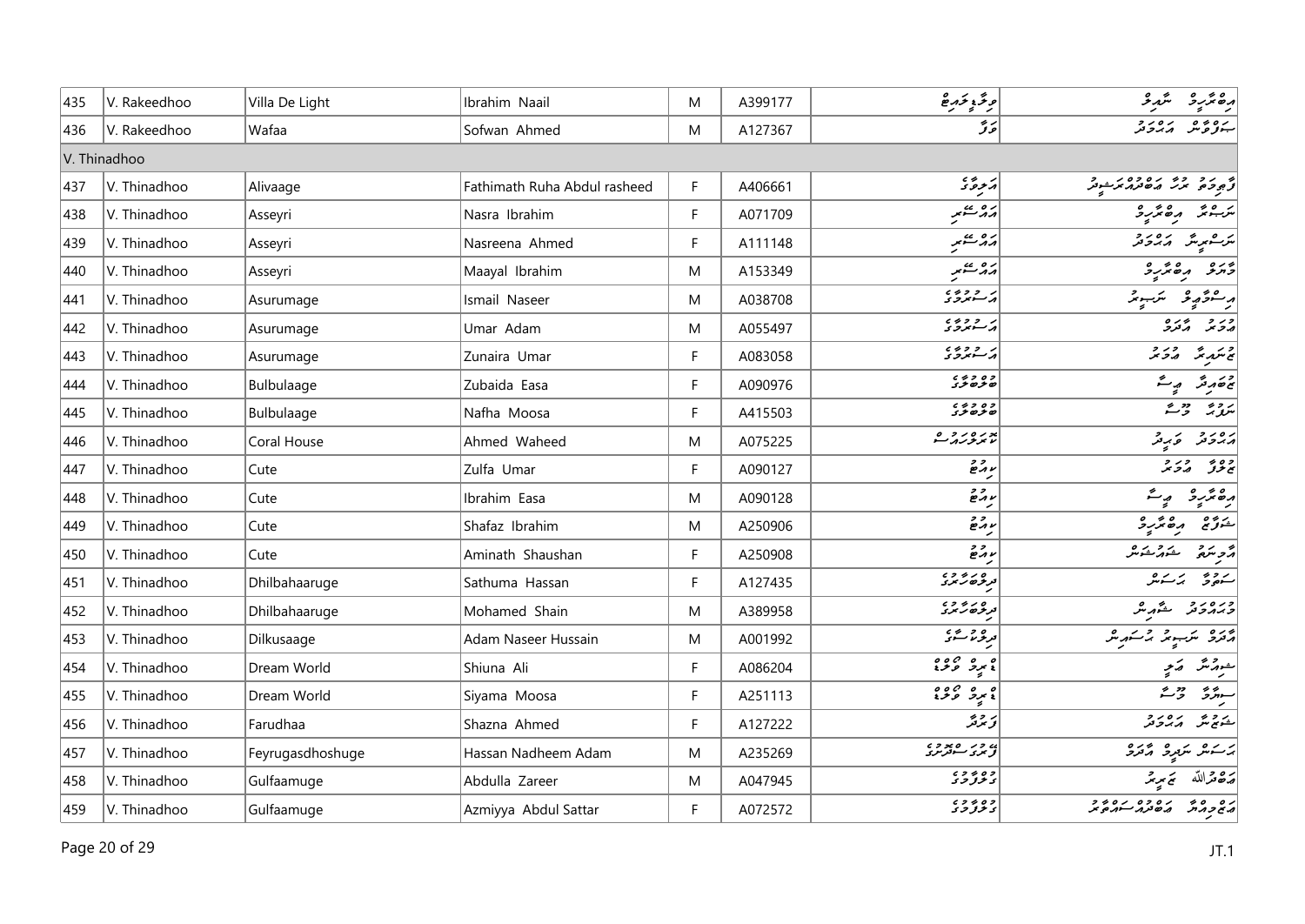| 460 | V. Thinadhoo | Hathaa          | Nazlee Naseem           | F         | A124861 | رپچ                            | مدَّج موسط مرکز کے مقدم مقدم <i>م</i>                                         |
|-----|--------------|-----------------|-------------------------|-----------|---------|--------------------------------|-------------------------------------------------------------------------------|
| 461 | V. Thinadhoo | Hiyaa           | Shaheeda Abdul Rahman   | F         | A054564 | رېژ                            | شرکتر ده ده ده ده ه<br>شرکتر ایر <i>ه تر پر بر بر</i> کس                      |
| 462 | V. Thinadhoo | Hiyaa           | Aishath Zeeshan Wafir   | F         | A236617 | رېژ                            | ۇرخۇ پېشىر ۋېر                                                                |
| 463 | V. Thinadhoo | Kaneeru Vaadhee | Nahida Ali              | F         | A094791 | <br>  پاسېږ گورې<br>  په په مخ | ب <i>رگردگر مکم</i>                                                           |
| 464 | V. Thinadhoo | Kaneeru Vaadhee | Fathimath Shifna        | F         | A251078 | <br> بەسرىر ئۇ ئېر             | ۇ بوخۇ<br>ڪوڙيڙ<br>پ                                                          |
| 465 | V. Thinadhoo | Maafahi         | Nizar Ibrahim           | M         | A051890 | 33پ                            | دە ئەرد<br>$\overline{\mathcal{Z}_{\mathcal{O}_{\mathcal{F}}^{\mathcal{P}}}}$ |
| 466 | V. Thinadhoo | Mala            | Faheema Moosa           | F         | A127420 | ۇت                             | دو مح<br>تر رِ پَّ                                                            |
| 467 | V. Thinadhoo | Mala            | Nahla Ibrahim           | F         | A127422 | ۇت                             | سرويځ<br>ە ھەترىرى                                                            |
| 468 | V. Thinadhoo | Mala            | Ibrahim Haleem          | ${\sf M}$ | A127426 | ۇت                             | ەرھەترىر <sup>ە</sup><br>برَجود                                               |
| 469 | V. Thinadhoo | Mala            | Aminath Nashwa          | F         | A251119 | ىرى                            | سرشوش<br>أرمز                                                                 |
| 470 | V. Thinadhoo | Manzil          | Afrah Ibrahim           | M         | A082896 | ئەشرىر بۇ                      | ر ه و ه<br>مرو برر<br>ەھ تررۈ                                                 |
| 471 | V. Thinadhoo | Manzil          | Sifana Ibrahim          | F         | A157126 | ځەشمېرىڅە                      | ەھ ترىر ۋ<br>اسىۋىتر                                                          |
| 472 | V. Thinadhoo | Manzil          | Naushad Ibrahim         | M         | A251133 | ئەشرىپ بۇ                      | ە ھەترىر ۋ<br>سر پر شہور                                                      |
| 473 | V. Thinadhoo | Moony Night     | Abdulla Shameem         | ${\sf M}$ | A038916 | وسربتررة                       | برہ تراللّٰہ<br>شكورة                                                         |
| 474 | V. Thinadhoo | Moony Night     | Aminath Abdul Rahmaan   | F         | A040176 | دو<br>ترسر سر مربع             | ره وه ره ده و.<br>پره تربر تر س<br>ړ د سره                                    |
| 475 | V. Thinadhoo | Moony Night     | Ahmed Shahid            | ${\sf M}$ | A056890 | ده سرسر مع<br>تر سرسر مع       | رەرو ئەرو                                                                     |
| 476 | V. Thinadhoo | Moony Night     | Fathimath Abdul Rahmaan | F         | A069487 | وسريئر وطح                     | ه د د ده ده ده ده و<br>ژبوده ماه ترم پرد س                                    |
| 477 | V. Thinadhoo | Moony Night     | Abdul Rahman Hassan     | M         | A085874 | ومريئر وع                      | ره وه بره د می در بر می<br>پره تر پر بر تر بر بر ک                            |
| 478 | V. Thinadhoo | Moony Night     | Azra Abdul Rahman       | F         | A102791 | وحسر يترمر هج                  | ره وه ره ده و.<br>پره تربر تر س<br>ر ہ<br>ہر فریمر                            |
| 479 | V. Thinadhoo | Moony Night     | Haseena Hassan          | F         | A127427 | وسريئرمو                       | برسەمىر<br>ئەسىسىتىر                                                          |
| 480 | V. Thinadhoo | Moony Night     | Iruham Mohamed          | M         | A151517 | وه سرسر مع<br>محسوب مربع       | وبرجرو<br>و ره ر و<br><i>و پر</i> و تر                                        |
| 481 | V. Thinadhoo | Moony Night     | Sham'oona Shameem       | F         | A151688 | ده سرسر مع<br>تر سر            | شەھ جەشر<br>ستكور                                                             |
| 482 | V. Thinadhoo | Moony Night     | Ibrahim Ahusan          | M         | A250964 | اق <sup>ە</sup> بىر يىرىم ھ    | ىرزىسە<br>ەر ھەتمەر 2<br>ب                                                    |
| 483 | V. Thinadhoo | Nalahiyaa       | Faiha Ahmed Waheed      | F         | A161194 | يتزبريثر                       | ت در په درو کرد                                                               |
| 484 | V. Thinadhoo | Nayaa           | Ibrahim Nazim           | M         | A082911 | سرپڑ                           | دە ئېرى<br>سڭغۇڭ                                                              |
| 485 | V. Thinadhoo | Nayaa           | Shadiya Ahmed           | F         | A127405 | سرپڑ                           | شگېرمگر کړې د و                                                               |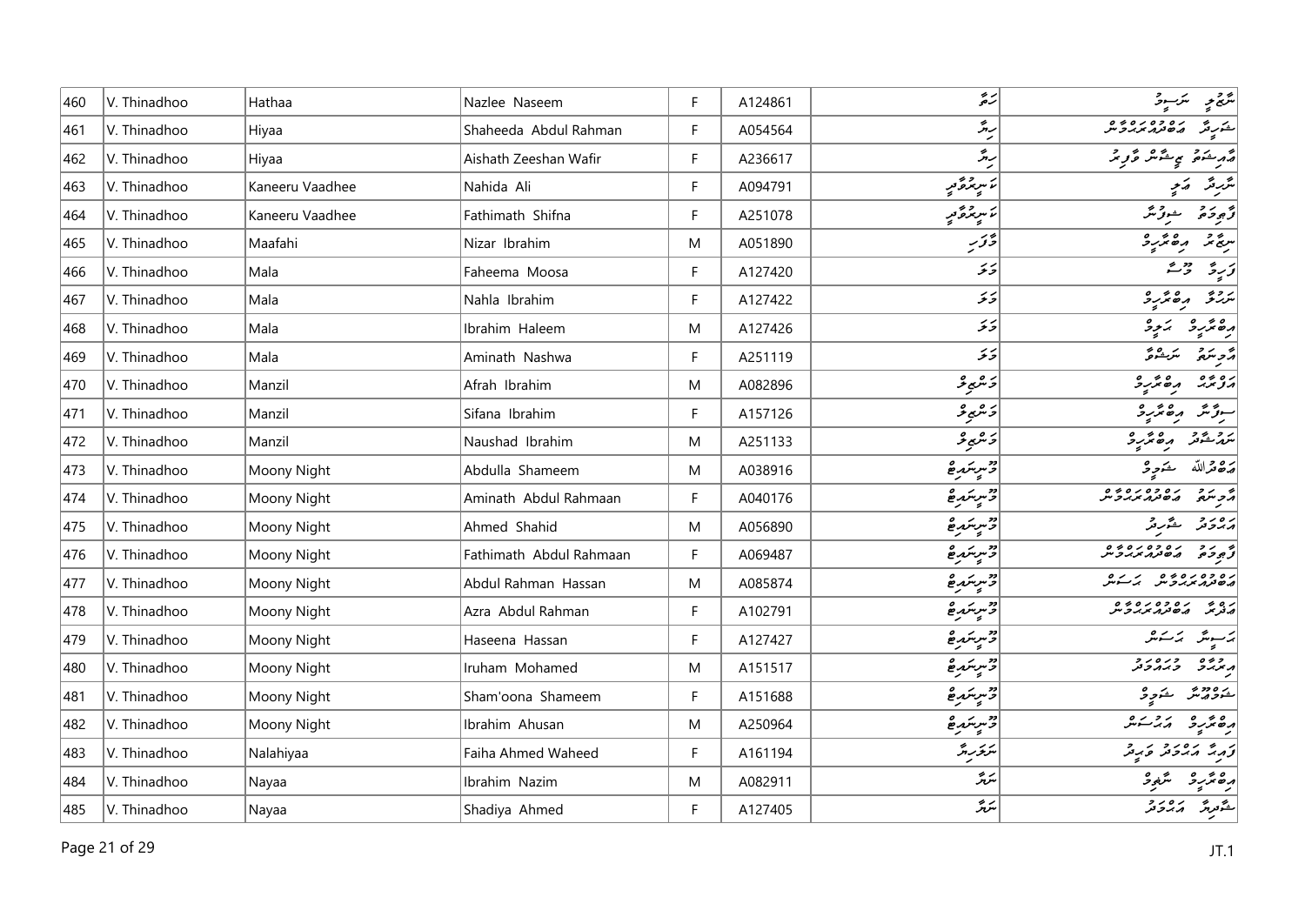| 486 | V. Thinadhoo | Nayaa            | Ahmed Aman Mohamed              | M  | A235287 | سَرتر                            | גם גב גגם בגם גב<br>הגבע הכית בגהכת       |
|-----|--------------|------------------|---------------------------------|----|---------|----------------------------------|-------------------------------------------|
| 487 | V. Thinadhoo | Nayaa            | Zeena Ahmed                     | F. | A251123 | ستردش                            | پې تگه د ترکو تر                          |
| 488 | V. Thinadhoo | Nedhunge         | Mohamed Naseer                  | M  | A046016 | ء و ه ۽<br>سرپرسمد               | ورەرو شبەر                                |
| 489 | V. Thinadhoo | Nedhunge         | Ahmed Naseer                    | M  | A094018 | ے و ه ۽<br>سرپرسر                | رەرو سكىبدىر                              |
| 490 | V. Thinadhoo | Nedhunge         | Mohamed Leewan                  | M  | A250966 | ے و ه ۽<br>سرپرسر                | ورەرو پەھ                                 |
| 491 | V. Thinadhoo | Neel Flower      | Sidhuna Abdul Ganee             | F. | A127272 | ا <sub>س</sub> ووځونمه           | <br>  سوترس مان ده در در سر               |
| 492 | V. Thinadhoo | Olhugiri         | Asma Adam                       | F  | A127418 | پو و<br>در نو <sub>کو</sub> مر   | أرصى أردو                                 |
| 493 | V. Thinadhoo | Rasfaru          | Mohamed Saeed                   | M  | A023406 | ىر ھۇرچە                         | ورەرو سەرقر                               |
| 494 | V. Thinadhoo | Rasfaru          | Ismail Saeed                    | M  | A081761 | ىر ھۇيز                          | ر شرگوری کردیگر                           |
| 495 | V. Thinadhoo | <b>Red House</b> | Mohamed Rashid                  | M  | A083423 | <sup>ى 2</sup> ىر ئەھ            | ورەر و گرىنەتر                            |
| 496 | V. Thinadhoo | <b>Red House</b> | Afeefa Moosa                    | F  | A091836 | ، ه بر د ه<br>مرد سر             | أمار والمحمد المستعمر                     |
| 497 | V. Thinadhoo | <b>Red House</b> | Mariyam Naeema                  | F. | A106462 | ، ه بر د ه<br>مرد سر             | ر ه بر ه<br>تر بر بر<br>سمەرتى            |
| 498 | V. Thinadhoo | <b>Red House</b> | Afiya Moosa                     | F. | A162609 | <sup>ى 2</sup> ىر 2 ھ            | ا پر تو مر<br>دومثر                       |
| 499 | V. Thinadhoo | <b>Red House</b> | Hussain Moosa                   | M  | A250939 | <sup>ى 2</sup> ىر ئەر            | پرستمبر عراقت                             |
| 500 | V. Thinadhoo | Rosemeed         | Hamdan Mohamed                  | M  | A100401 | 0 ء ۾ ج<br>مربح ح <sub>ي</sub> ء | ورەر د<br><i>دى</i> رمەتر<br>رە ئەھ       |
| 501 | V. Thinadhoo | Santhose         | Asfag Adam                      | M  | A124860 | سەھ چىر                          | ىر ھۇ تە<br>مەسىرىتى<br>ە ئەترى           |
| 502 | V. Thinadhoo | Unique           | Fathmath Abdul Sattar           | F  | A072681 | د<br>مرسر ر                      | ه د د د ده ده ده د و                      |
| 503 | V. Thinadhoo | Unique           | Aminath Inaya Mohamed<br>Shiham | F. | A250946 | ە ئەسەرىيە<br>ئە                 | أترجم والملح وره رواحي والمحمد            |
| 504 | V. Thinadhoo | Vaijeheyge       | Waheeda Adam                    | F. | A127433 | پر په پرو<br>  توم فر پر         | كەر ئەزگە                                 |
| 505 | V. Thinadhoo | Veenus Villa     | Fathimath Reea Abdul Shukoor    | F. | A251096 | ا <sub>ھي</sub> سَر <u>صوتح</u>  |                                           |
| 506 | V. Thinadhoo | Zamaanee         | Farhad Ahmed                    | M  | A024832 | ىر ئۇسر<br>ئ                     | ر و و و<br>تو برگ <sup>و</sup> ر<br>پروژو |
| 507 | V. Thinadhoo | Zamaanee         | Areef Ahmed                     | M  | A076396 | ىر ئۇسر<br>ئ                     | كالمحامرو المركدون                        |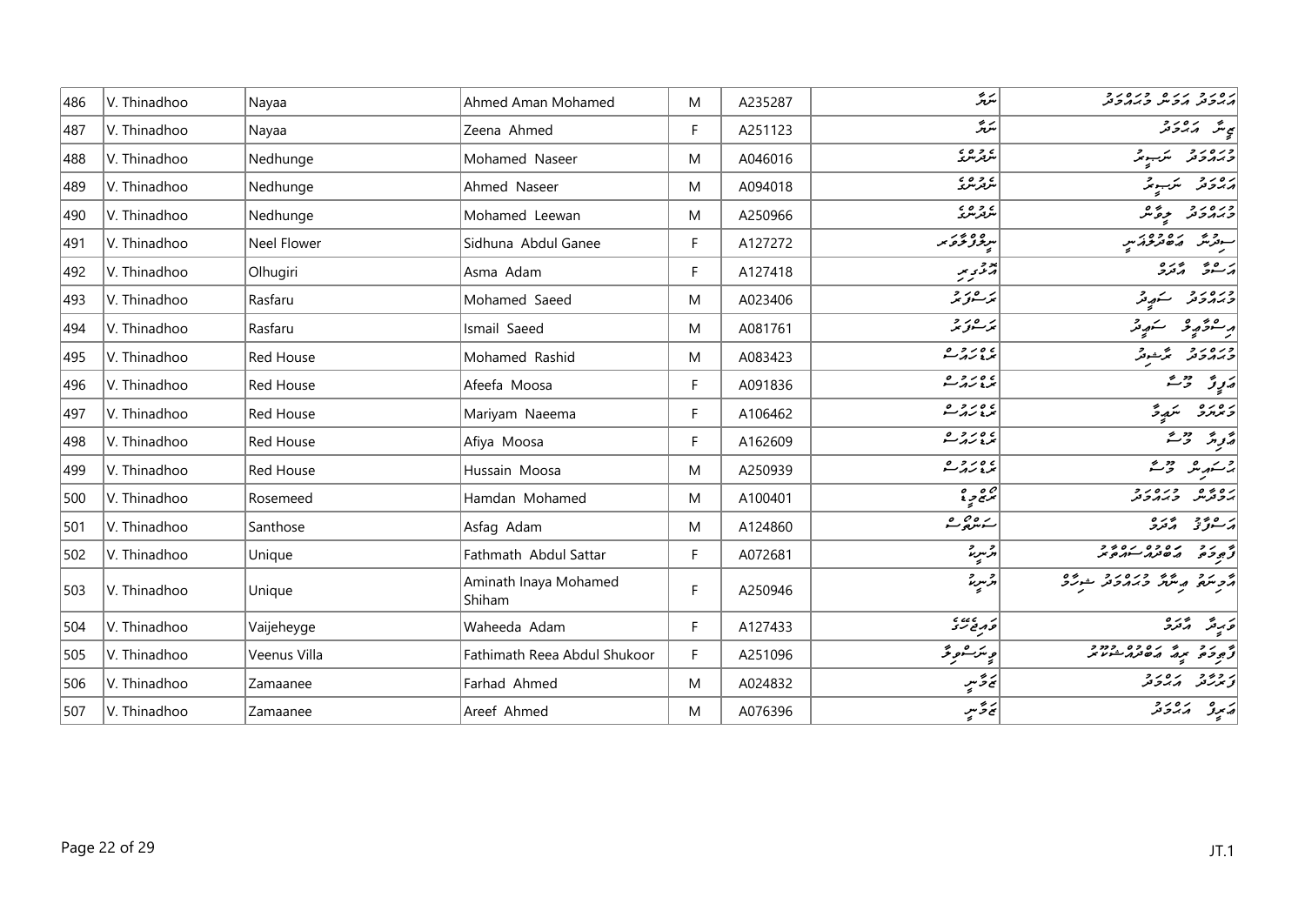## *w7qAn8m? sCw7mRo>u; wEw7mRw;sBo<*

| ' مرمر | 'يئرىثر: |
|--------|----------|
|        |          |
|        |          |
|        |          |

## *w7q9r@w7m> sCw7qHtFoFw7s; mAm=q7 w7qHtFoFw7s;*

| ىر تە | $\mathcal{O} \times$<br>$\sim$ | $\sim$<br>. . | لترنثر |
|-------|--------------------------------|---------------|--------|
|       |                                |               |        |
|       |                                |               |        |
|       |                                |               |        |

| انترنثر: | $^{\circ}$ | يبرهر | $^{\circ}$<br>سرسر |
|----------|------------|-------|--------------------|
|          |            |       |                    |
|          |            |       |                    |
|          |            |       |                    |

| يره | $\mathcal{O} \times$<br>. | $\sim$<br>سرسر | $^{\circ}$<br>مرسر |
|-----|---------------------------|----------------|--------------------|
|     |                           |                |                    |
|     |                           |                |                    |
|     |                           |                |                    |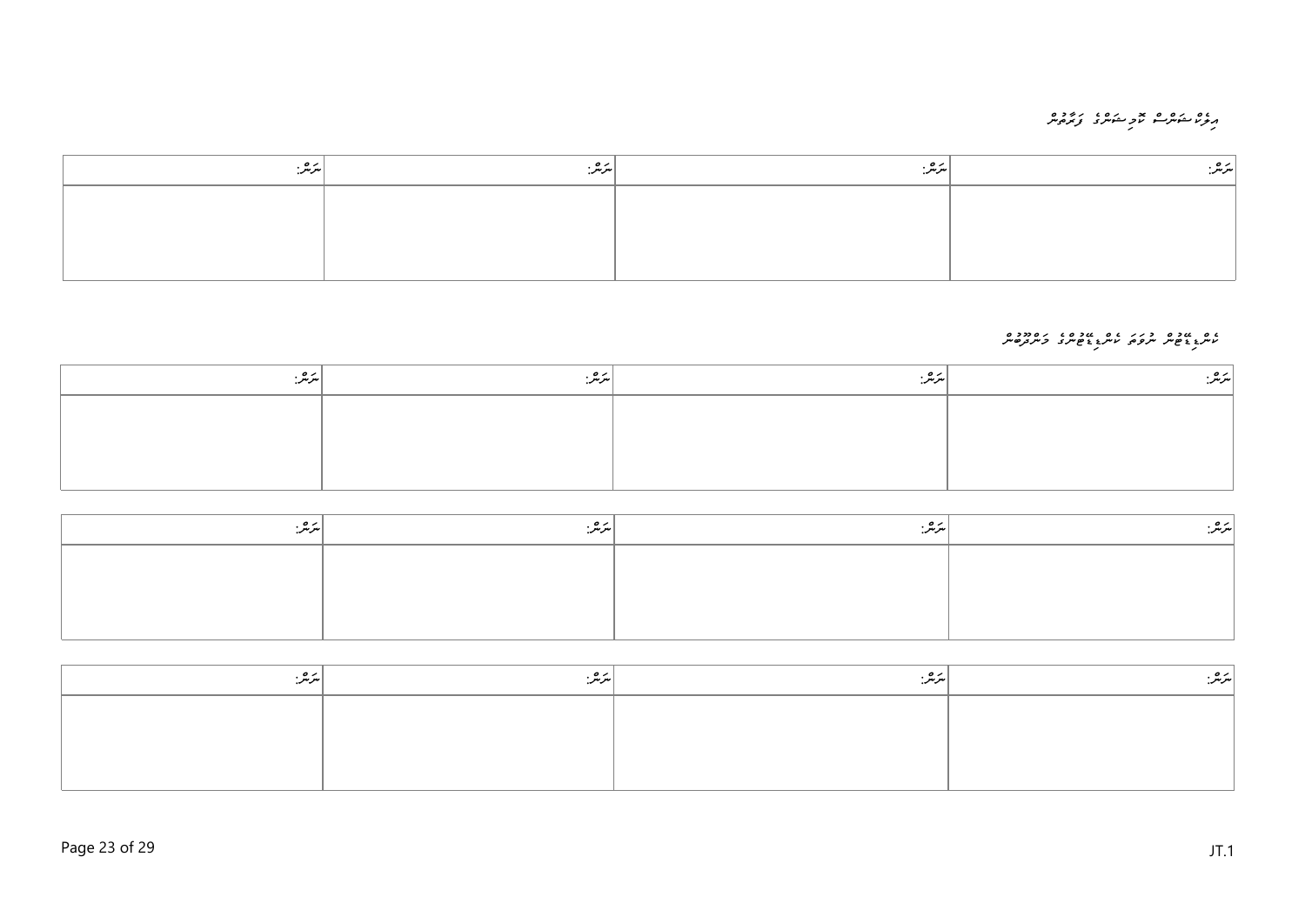| ىزىتر: | $\cdot$ | ىئرىتر: |  |
|--------|---------|---------|--|
|        |         |         |  |
|        |         |         |  |
|        |         |         |  |

| <sup>.</sup> سرسر. |  |
|--------------------|--|
|                    |  |
|                    |  |
|                    |  |

| ىئرىتر. | $\sim$ | ا بر هه. | لىرىش |
|---------|--------|----------|-------|
|         |        |          |       |
|         |        |          |       |
|         |        |          |       |

| 。<br>مرس. | $\overline{\phantom{a}}$<br>مر مىر | يتريثر |
|-----------|------------------------------------|--------|
|           |                                    |        |
|           |                                    |        |
|           |                                    |        |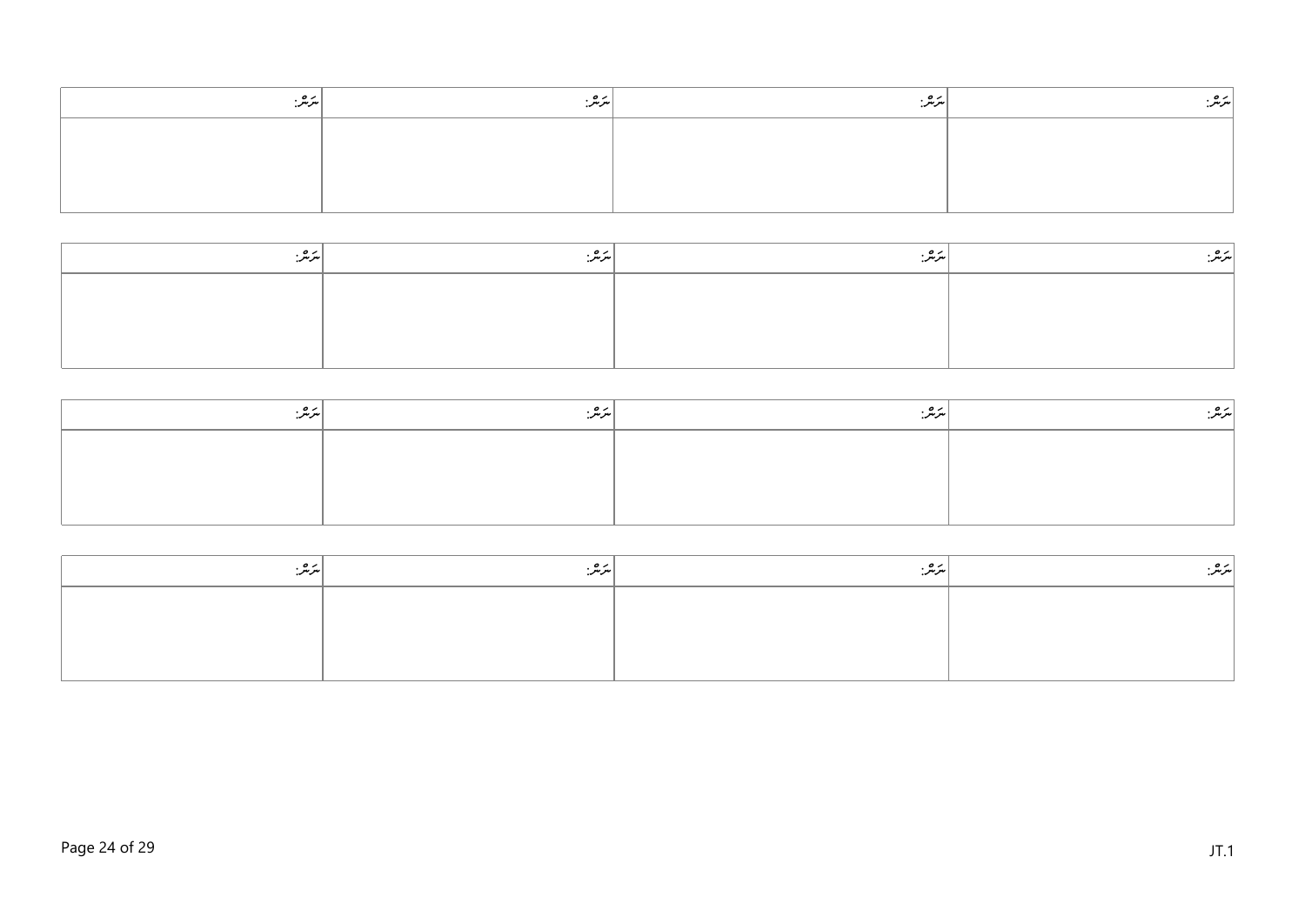| ير هو . | $\overline{\phantom{a}}$ | يرمر | اير هنه. |
|---------|--------------------------|------|----------|
|         |                          |      |          |
|         |                          |      |          |
|         |                          |      |          |

| ئىرتىر: | $\sim$<br>ا سرسر . | يئرمثر | o . |
|---------|--------------------|--------|-----|
|         |                    |        |     |
|         |                    |        |     |
|         |                    |        |     |

| انترنثر: | ر ه |  |
|----------|-----|--|
|          |     |  |
|          |     |  |
|          |     |  |

|  | . ه |
|--|-----|
|  |     |
|  |     |
|  |     |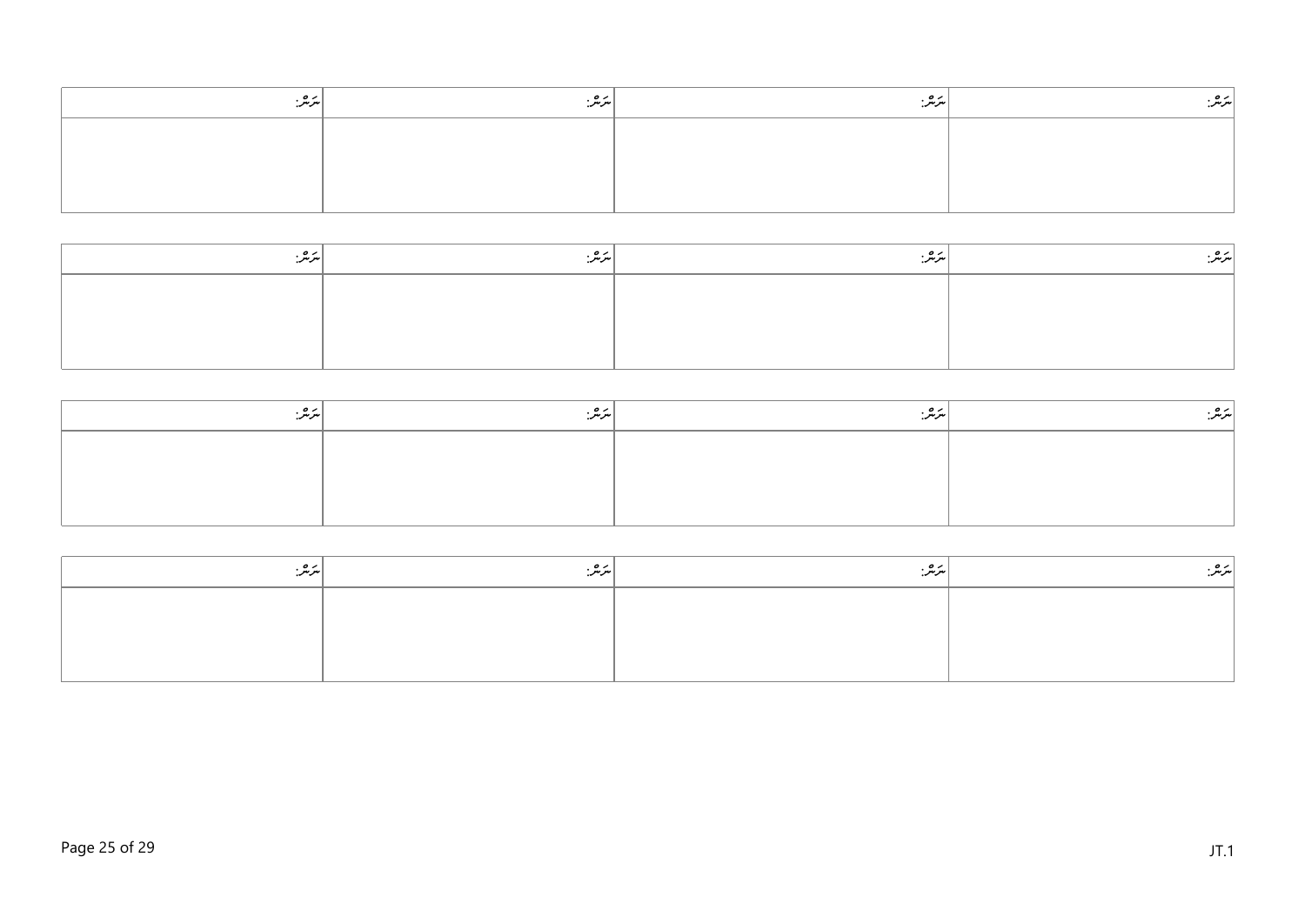| ير هو . | $\overline{\phantom{a}}$ | يرمر | اير هنه. |
|---------|--------------------------|------|----------|
|         |                          |      |          |
|         |                          |      |          |
|         |                          |      |          |

| ىر تىر: | $\circ$ $\sim$<br>" سرسر . | يبرحه | o . |
|---------|----------------------------|-------|-----|
|         |                            |       |     |
|         |                            |       |     |
|         |                            |       |     |

| الترنثر: | ' مرتكز: | الترنثر: | .,<br>سرسر. |
|----------|----------|----------|-------------|
|          |          |          |             |
|          |          |          |             |
|          |          |          |             |

|  | . ه |
|--|-----|
|  |     |
|  |     |
|  |     |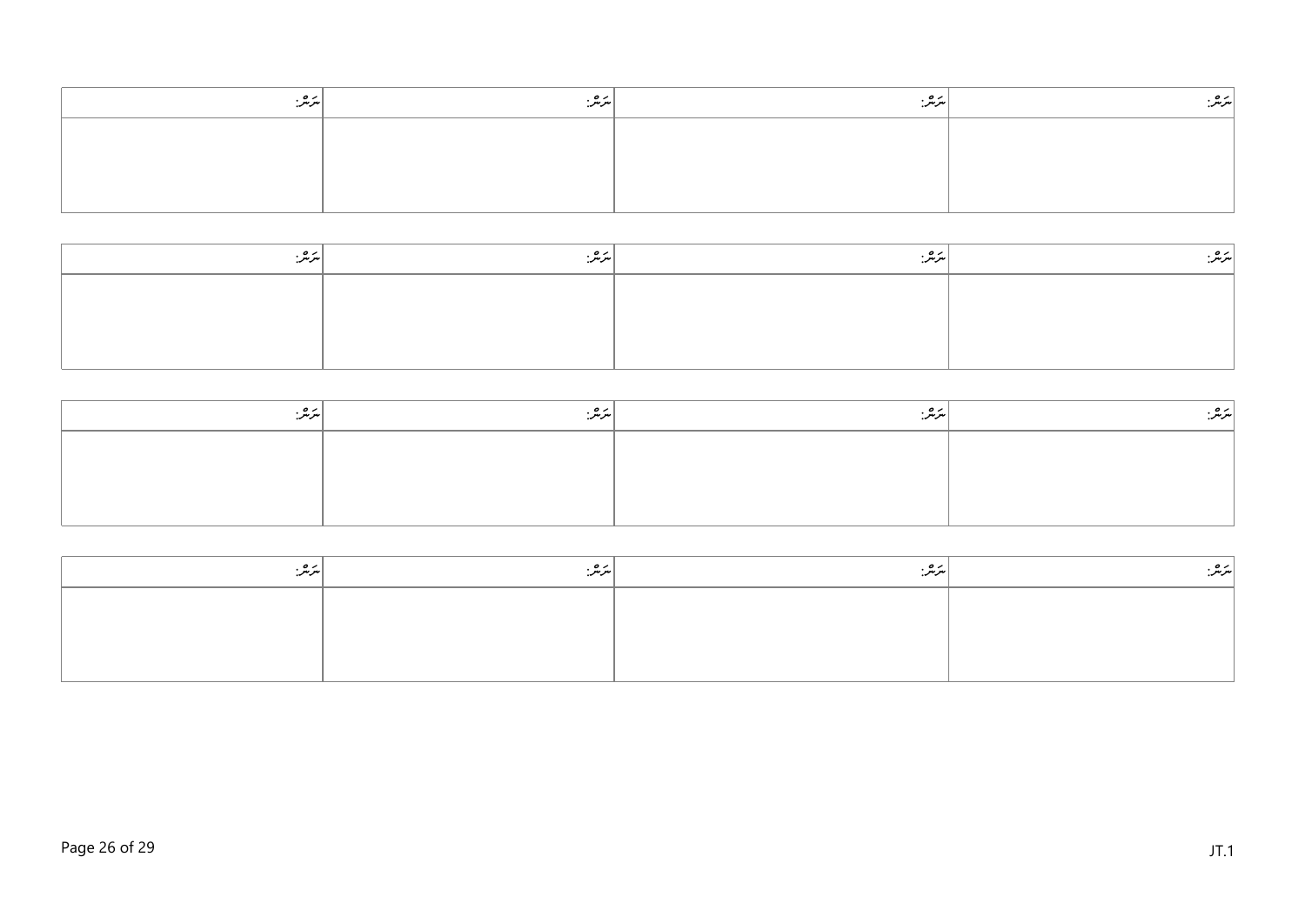| $\cdot$ | ο. | $\frac{\circ}{\cdot}$ | $\sim$<br>سرسر |
|---------|----|-----------------------|----------------|
|         |    |                       |                |
|         |    |                       |                |
|         |    |                       |                |

| يريثن | ' سرسر . |  |
|-------|----------|--|
|       |          |  |
|       |          |  |
|       |          |  |

| بر ه | 。 | $\overline{\phantom{0}}$<br>َ سومس. |  |
|------|---|-------------------------------------|--|
|      |   |                                     |  |
|      |   |                                     |  |
|      |   |                                     |  |

| 。<br>. س | ىرىىر |  |
|----------|-------|--|
|          |       |  |
|          |       |  |
|          |       |  |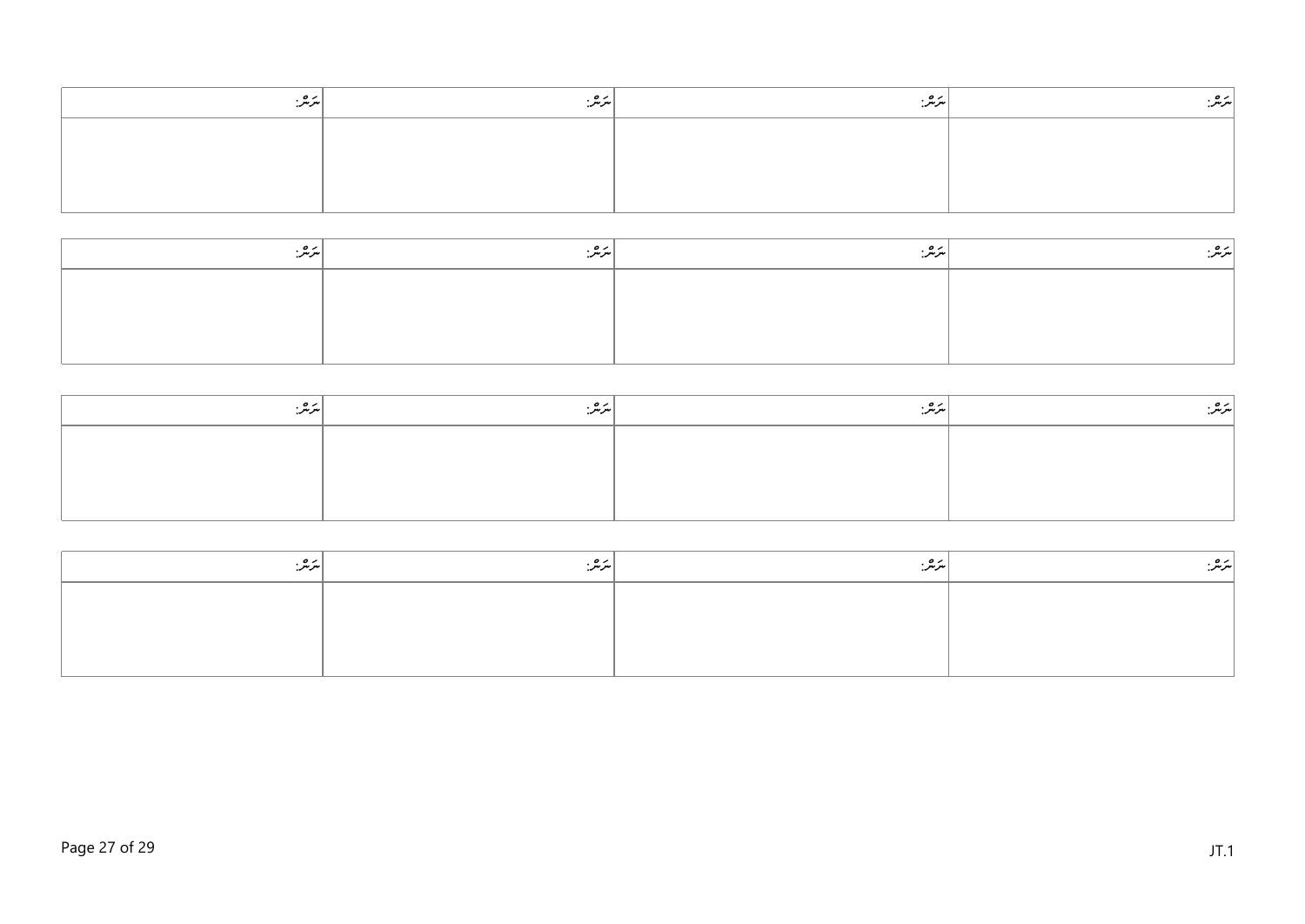| ير هو . | $\overline{\phantom{a}}$ | يرمر | لتزمثن |
|---------|--------------------------|------|--------|
|         |                          |      |        |
|         |                          |      |        |
|         |                          |      |        |

| ىر تىر: | $\circ$ $\sim$<br>" سرسر . | يبرحه | o . |
|---------|----------------------------|-------|-----|
|         |                            |       |     |
|         |                            |       |     |
|         |                            |       |     |

| انترنثر: | ر ه |  |
|----------|-----|--|
|          |     |  |
|          |     |  |
|          |     |  |

|  | . ه |
|--|-----|
|  |     |
|  |     |
|  |     |